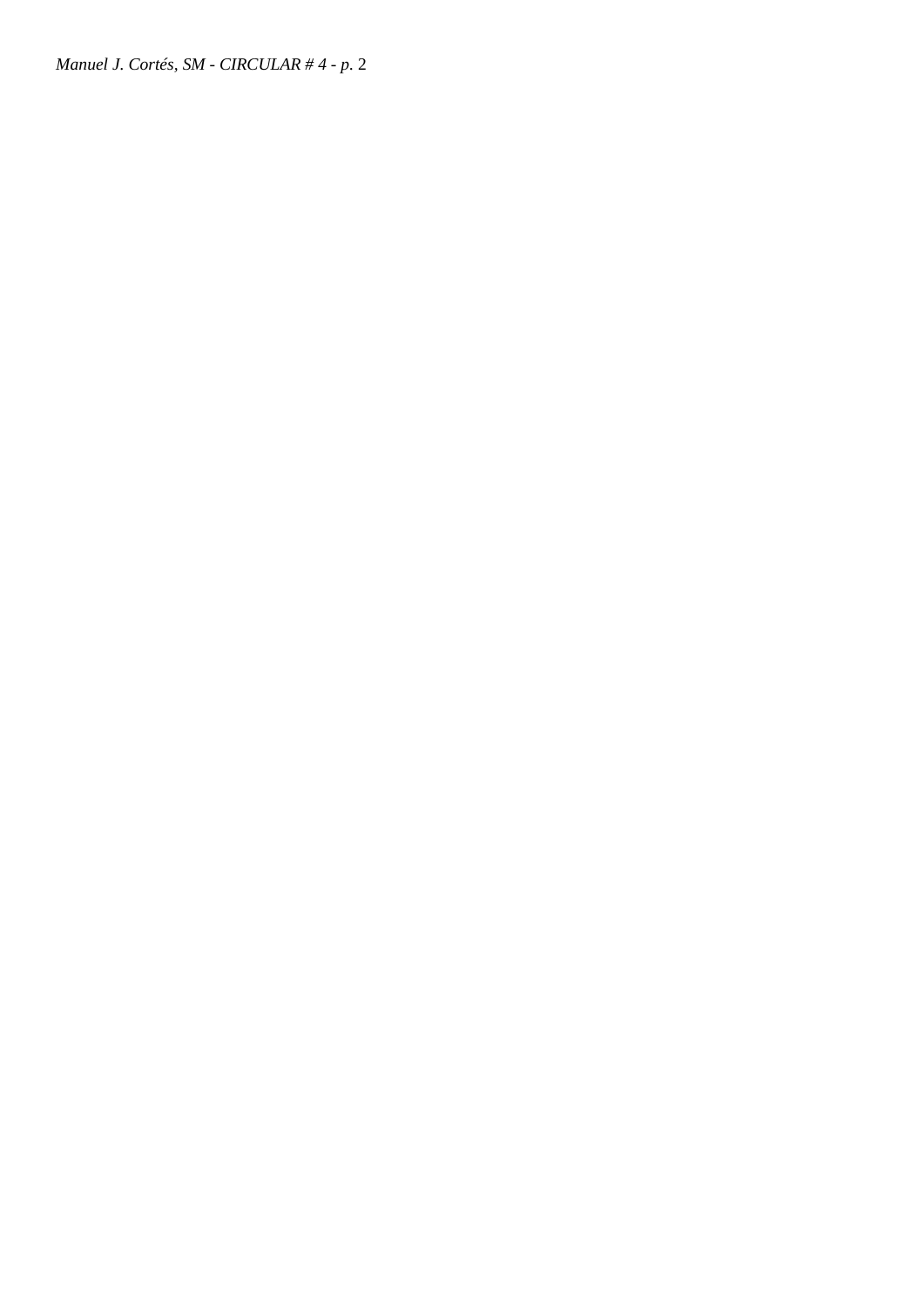## **TO KNOW, LOVE AND FOLLOW THE FOUNDER**

Dear Brothers:

Next year, 2011, marks the 250th anniversary of the birth of our Founder, Blessed William Joseph Chaminade. The entire Marianist Family is preparing to celebrate and promote, in all branches and at all levels, a number of initiatives to commemorate and contemplate our Founder – who he was, and the life he lived. These are all designed to boost knowledge and appreciation of Blessed Chaminade and, above all, imitation of him. We all hope that this celebration will be an occasion for the renewal of the way we live our Marianist vocation.

With this in mind, and desiring to contribute to this renewal, it seemed apropos to write this circular entitled: *To Know, Love and Follow the Founder*. As with the previous three, this circular springs from my concern, interest, and responsibility to help revitalize and deepen our understanding and experience of our own charism, our particular reason for being in the Church and in the world. My specific purpose this time is to share with you a series of reflections which might lead us to understand how this revitalization happens. This is accomplished by getting to know the Founder better, and following him more closely. It is, therefore, a circular about him. Yet, it is not about his life or his thought, rather it is about his role in the Marianist vocation, in our own vocation. In this sense, it is like an echo and an extension, exactly one century later, of the excellent prologue which Fr. Hiss wrote for the publication of the first fascicle of *The Spirit of Our Foundation.* [1](#page-2-0) Whoever remembers this, will easily recognize its mark on these words to follow. I have identified very strongly with what he proposed. I hope that from this communion of purpose, the circular might also contribute to the motivation and centering of our lives throughout this "Chaminade Year," Furthermore, I hope it also inspires study and specifically Marianist formation within our great Family!

## I – THE ROLE OF FOUNDERS IN A SPECIFIC VOCATION

## **1.1 The lives of the founders: the origin and source of the various forms of consecrated life and of their different charisms.**

Permit me to begin these reflections by recalling some of the paragraphs of Fr. Hiss in the prologue to which I just alluded:

<span id="page-2-0"></span><sup>&</sup>lt;sup>1</sup> Fr. Hiss signed this prologue on May 1, 1910.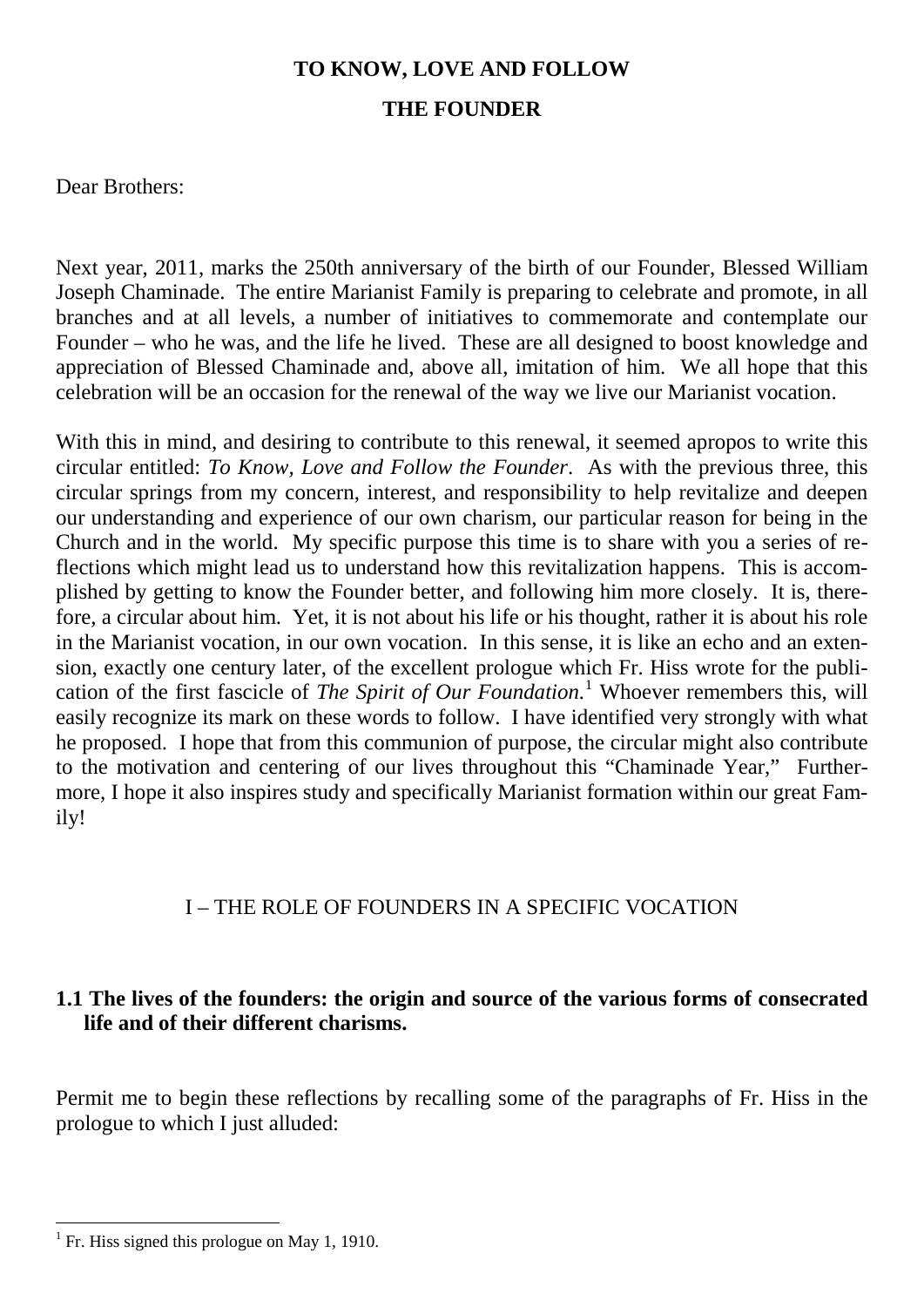"None of you can ignore this: the Church is not a human institution which stands by its inherent power, by the superiority of its organization or by the natural qualities of its adherents. No; what vivifies it is a supernatural principle, is the very Spirit of its Divine Founder, Our Savior Jesus Christ, who imparted it to her on the day of Pentecost; and the better she conforms herself to His teaching and corresponds to His grace, the better does she fulfill her destiny. **In like manner, a religious family lives, in a certain sense, by the soul of its founder**; in other words, it should portray the character and practice the virtues it derives from him. (…)

 For **it is by [the founder] that the Spirit of Jesus is communicated to the foundation together with the distinguishing character that He would see it have**. A glance and a little reflection will suffice to render evident that in the bosom of the Catholic Church the divers religious institutes, taken together, have a mission to show forth, by their diversity, a complete picture of the divine perfections of Jesus. Alone none of them could carry to an equally high and eminent degree all the divine gifts and germs which are contained in the spirit of Christ… On this account a division of work is made among them… Thus, every society has a spirit of its own leading it to a characteristic life and works of a special nature. (…)

 But this particular form of the Spirit of Jesus descends, in the first place, into the soul of the Founder; **it is in his moral personality that it first manifests itself prominently**. In him we find the store-house and, as it were, the reservoir of this life, which, welling forth from his expansive soul, flows into all those who, in days to come will turn towards him for light and guidance..."<sup>[2](#page-3-0)</sup>

More than half a century later, the Second Vatican Council affirmed:

"Indeed from the very beginning of the Church men and women have set about following Christ with greater freedom and imitating Him more closely through the practice of the evangelical counsels, each in his own way leading a life dedicated to God. Many of them, under the inspiration of the Holy Spirit, lived as hermits or founded religious families, which the Church gladly welcomed and approved by her authority. So it is that in accordance with the Divine Plan a wonderful variety of religious communities has grown up which has made it easier for the Church not only to be equipped for every good work and ready for the work of the ministry – the building up of the Body of Christ – but also to appear adorned with the various gifts of her children like a spouse adorned for her husband and for the manifold Wisdom of God to be revealed through her." $3$ 

Thus, the consecrated life, in its various forms, has its origin in those "men and women" who gave their lives in order to follow the Lord. They did so, all "in their own way," meaning, according to their particular inspiration received from the Spirit; according to their *charism*. Therefore – and we need to always keep this in the forefront of our minds – this charism did not arise from strategic planning for evangelizing, nor from academic theological reflection.

<span id="page-3-0"></span><sup>-</sup><sup>2</sup> *The Spirit of our Foundation* (SF hereafter) I, p. xv ff.

<span id="page-3-1"></span> $3$  PC n.1.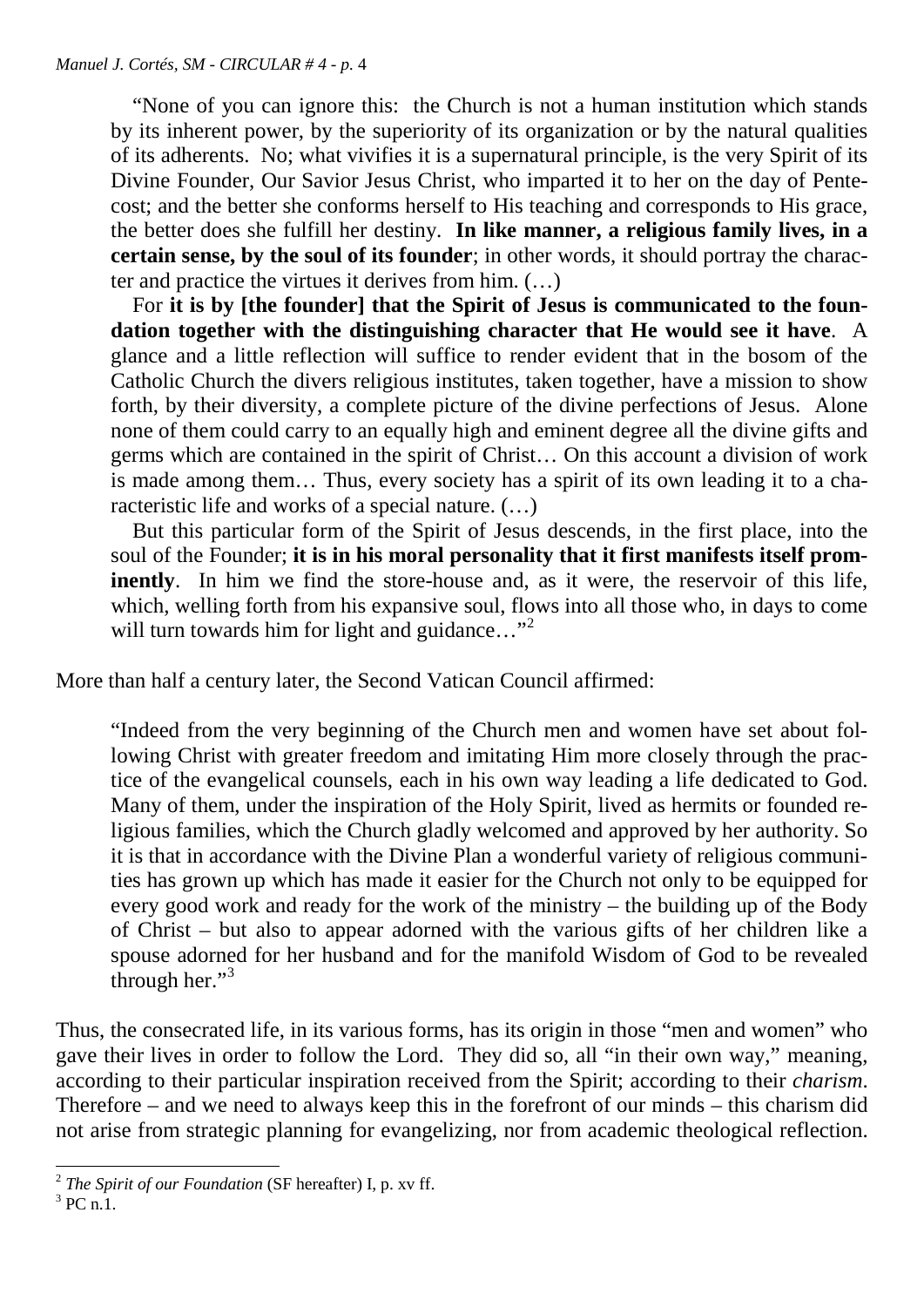It is not founded in a declaration, a document, or even in directives, norms, or a rule of life. It springs from the Christian life of the founder, from his or her particular living out of the Gospel.

Church History teaches us, as Fr. Hiss himself continuously recalled, that with the power of the Spirit's breath comes the development of the institution as it grows in the number of its members and multiplies its works. Surely, there will come a time when there is a need to channel this life. "Then comes the idea to edit the Rules in order to preserve in the numerous members, and in the coming generations, the unity of spirit. Nevertheless, **their efficacy is not merely bound up in their wording,** but it is derived in the first place and solely from the spirit they embody..."<sup>[4](#page-4-0)</sup>

In the end, these words of Fr. Hiss, as well as the text of the Council, are telling us that founding charisms emanate neither from treatises on spiritual theology, nor from rules of moral conduct. Rather, they derive from concrete, individual lives, lived in fidelity to the Spirit. Their authenticity and strength lie not in the power of a convincing discourse, which in a given moment attempts to formulate a charism, nor in the number of admirers or followers that one provokes. But, they lie in fidelity, namely, **in the holiness of the founders**.

So when (as in the recent case of a well known religious institute) the holiness of the life of the founder is placed in doubt by proven facts, the real problem that arises as a result is not the repair of the damage which this dysfunctional life has caused, but rather, the authenticity and validity of the alleged charism which a particular founder bequeaths.<sup>[5](#page-4-1)</sup> On the other hand, however, when the holiness of the founder is proven, and moreover, recognized, the particular charism is strengthened and confirmed in the Church. Was not this, perhaps, the experience of the Marianist Family as a result of the beatification of our Founder ten years ago? The positive impact of this event upon the recognition and living out of the Marianist charism is undeniable. Hence, we have an ardent desire and great interest that this recognition be extended to the point of full and universal veneration in the Church. May the Lord grant us the grace of being able to celebrate Blessed Chaminade's canonization soon!

#### **1.2 The essential memory of the founder.**

If the different forms of consecrated life spring from the lives of the founders, so that their very existence remains justified, it will be necessary to stay faithful to the founder's inspiration. If not, they lose their reason for being in the Church and in the world.

This fidelity becomes even more necessary in times of cultural change, such as these in which we live. As I said in my presentation of the documents of the last General Chapter,

 $4$  SF I, p. xvi ff.

<span id="page-4-1"></span><span id="page-4-0"></span> $5$  We are reminded how the communication from the Holy See regarding the canonical visit of the institute we refer to, published on May 1, 2010, pointed out that one of the necessary and urgent tasks to be faced in order to assure its future was, precisely the redefinition of its charism.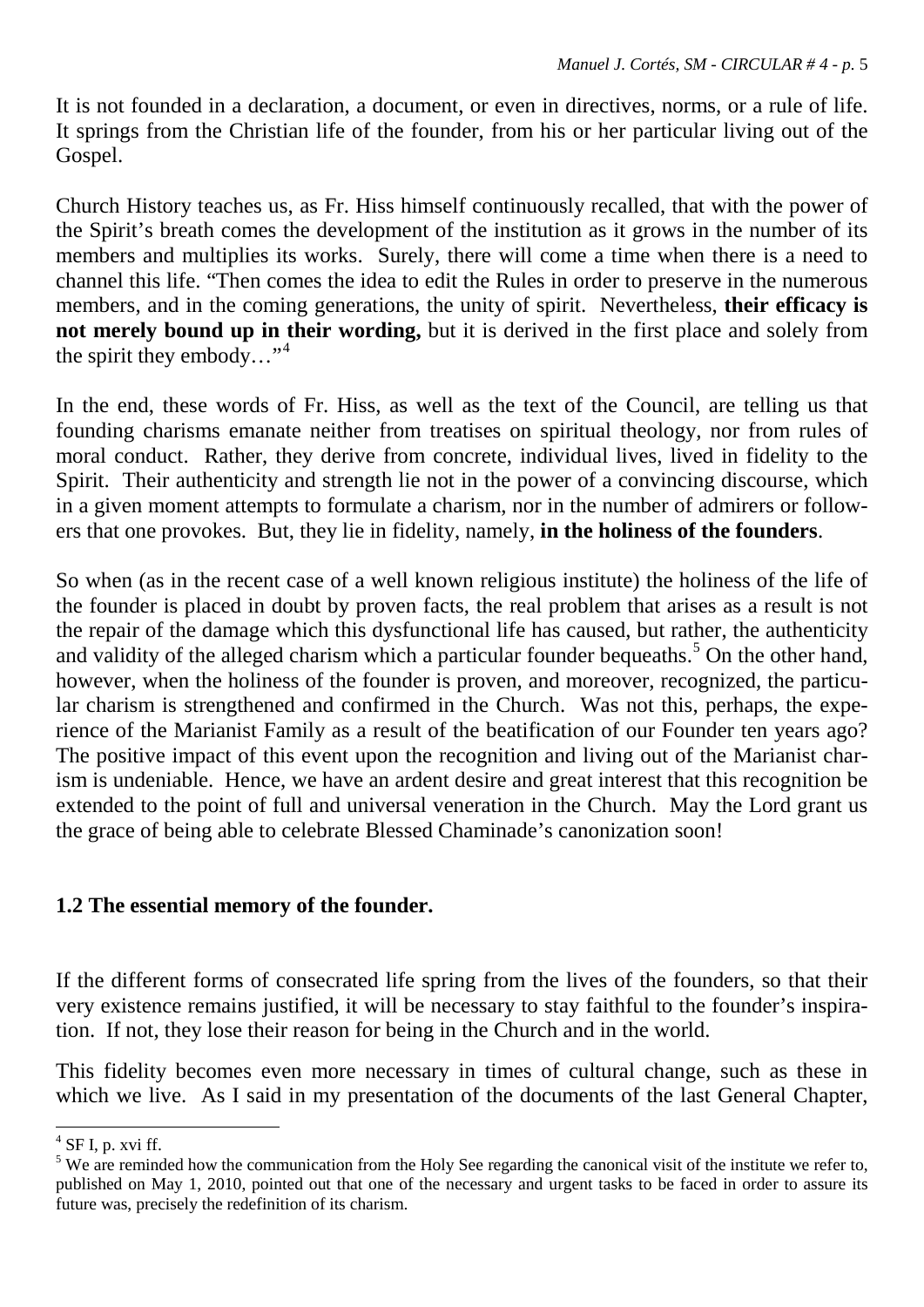we live in a "time of change and transition between an image of religious and Marianist life which is fading and another which has not yet clearly emerged. As the results of the consultation of the Society clearly show, it is a time of uncertainty in which there are fears in the face of the future." In such a situation, we can only face this future with conviction and hope if we strengthen and revitalize our own charismatic identity, i.e., fidelity to the Founder. "To be open to the future we need to consolidate in our personal and community lives our signs of identity in the Church and in the world. In other words, we do not know yet very well what the future will be, but we are convinced that there is one and we trust in the Lord because we know – even more, we feel and believe – why and for what reason the Lord wants Marianist religious in the Church and in the world."<sup>[6](#page-5-0)</sup>

Since Vatican II, all official documents devoted to the necessary renewal of consecrated life have emphasized the criterion of fidelity to the inspiration of the founder as a prerequisite if this renewal is to be carried out properly. We find it imperative, therefore, to always keep the memory of our Founder in the forefront of our consciousness – not, however, as a "documentary memory" from the past, but rather, as a living presence which spiritually inspires and motivates.

Among the documents in question, *Evangelica testificatio*, from Paul VI<sup>[7](#page-5-1)</sup>, is, perhaps, one of the most inspiring. In it, after exhorting men and women religious to renew contemplation and apostolic zeal in their lives, the Pope writes:

"Only in this way will you be able to reawaken hearts to truth and to divine love in accordance with the charisms of your founders who were raised up by God within His Church. Thus the Council rightly insists on the obligation of religious to be faithful to the spirit of their founders, to their evangelical intentions and to the example of their sanctity. In this it finds one of the principles for the present renewal and one of the most secure criteria for judging what each institute should undertake."[8](#page-5-2)

It is, therefore, a memory that nurtures fidelity to their "spirit," to their evangelical intentions, and to the "example of their holiness." And for that, neither historical knowledge, nor simple, external imitation of the way the founder lived, will suffice. It requires a living memory, a presence in our consciousness, which can help develop in us a true spiritual affinity with the founder. In the end, what it really means is that we must remain responsive to the Spirit, in the here and now, as the Founder was.

"In reality,  $-$  continues Paul VI  $-$  the charism of the religious life, far from being an impulse born of flesh and blood or one derived from a mentality which conforms itself

<u>.</u>

<span id="page-5-0"></span><sup>&</sup>lt;sup>6</sup> Fr. Hiss also alluded to the need for the entire religious family to remain faithful to the spirit of its Founder if it wishes to survive: "In as far as it is animated by this spirit it will prosper; the day on which, by its own fault, it permits the soul of its father to vanish, as it were, or to escape, it forfeits, together with its reason for being, its vital principle and will not fail to perish. And therefore not sufficient for it is it to possess the common spirit of Christianity; in it must live the spirit of its Founder." (ibid.)

<span id="page-5-1"></span><sup>7</sup> Promulgated on June 29, 1971.

<span id="page-5-2"></span> $^8$  n.11.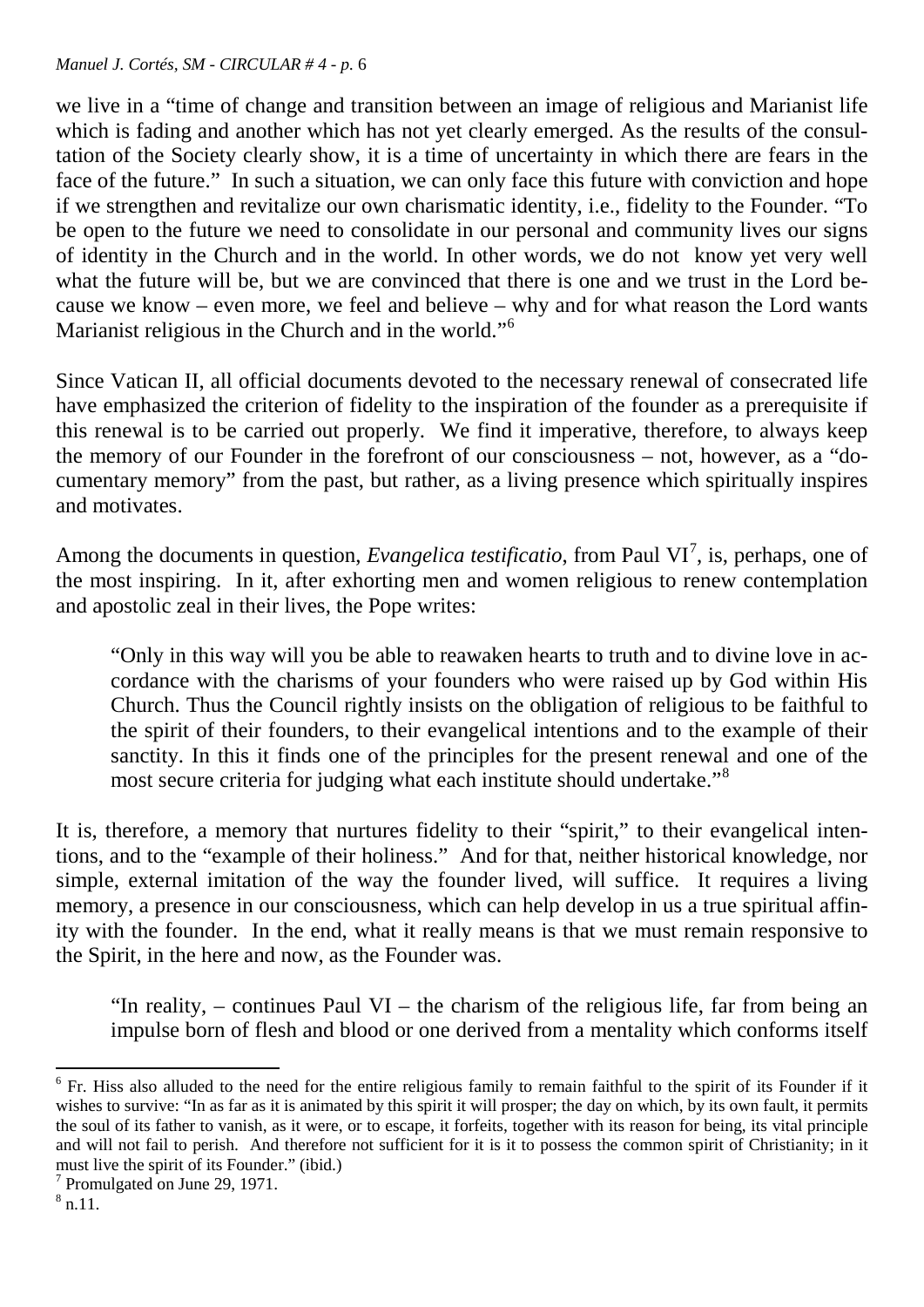to the modern world, is the fruit of the Holy Spirit, who is always at work within the Church.

It is precisely here that the dynamism proper to each religious family finds its origin. For while the call of God renews itself and expresses itself in different ways according to changing circumstances of place and time, it nevertheless requires a certain constancy of orientation. The interior impulse which is the response to God's call stirs up in the depth of one's being certain fundamental options. Fidelity to the exigencies of these fundamental options is the touchstone of authenticity in religious life. Let us not forget that every human institution is prone to become set in its ways and is threatened by formalism. **It is continually necessary to revitalize external forms with this interior driving force,** without which these external forms would very quickly become an excessive burden."<sup>[9](#page-6-0)</sup>

The key to creative fidelity within religious institutes is, as the Pope says, its "interior driving force," namely, to live from those fundamental options of life which were formed deep within the founder. Discovering them and making them our own is ultimately what we strive for in keeping the founder's memory alive.

#### **1.3 The founder and one's personal vocation**

Everything that I have said up to this point in a generic way regarding the role of the founders in generating the particular form of life for the institute, could also be applied to one's own personal vocation. In my last circular, I recalled that the concrete call to religious life experienced by each one of us, does not come about in a generic way, as in a call to "religious life" *in general*, which is then concretized in some "specific form" within that call. No, the call to religious life is, from the very beginning, and all at once, a call to that specific, concrete form. "The charism," I said, "delimits the will of God for the religious and establishes ways to incarnate it. It concretizes both the way one lives community life, as well as the way one carries out the mission."[10](#page-6-1)

Therefore, the person of the founder is no stranger to one's vocation. If this is a call to incarnate the charism, and it is based on and inspired by the founder, then as a result of divine design, the founder plays a special role as mediator of the call that each of us has received from the Lord. This is true, not just in the call, but also in the life generated in us by the Spirit, as we give our own assent to that call. It is possible that we are not very conscious of this, but it is a very evident truth. It should be enough to convince us of this truth simply to consider what would become of us if our Founder had not existed. Of course, there would be no Marianist vocation; we would not be here; we would not be what, in fact, we are.

<span id="page-6-0"></span> $\frac{9}{9}$  n.11-12.

<span id="page-6-1"></span> $10$  Cf. Circular n. 3, section 3.2.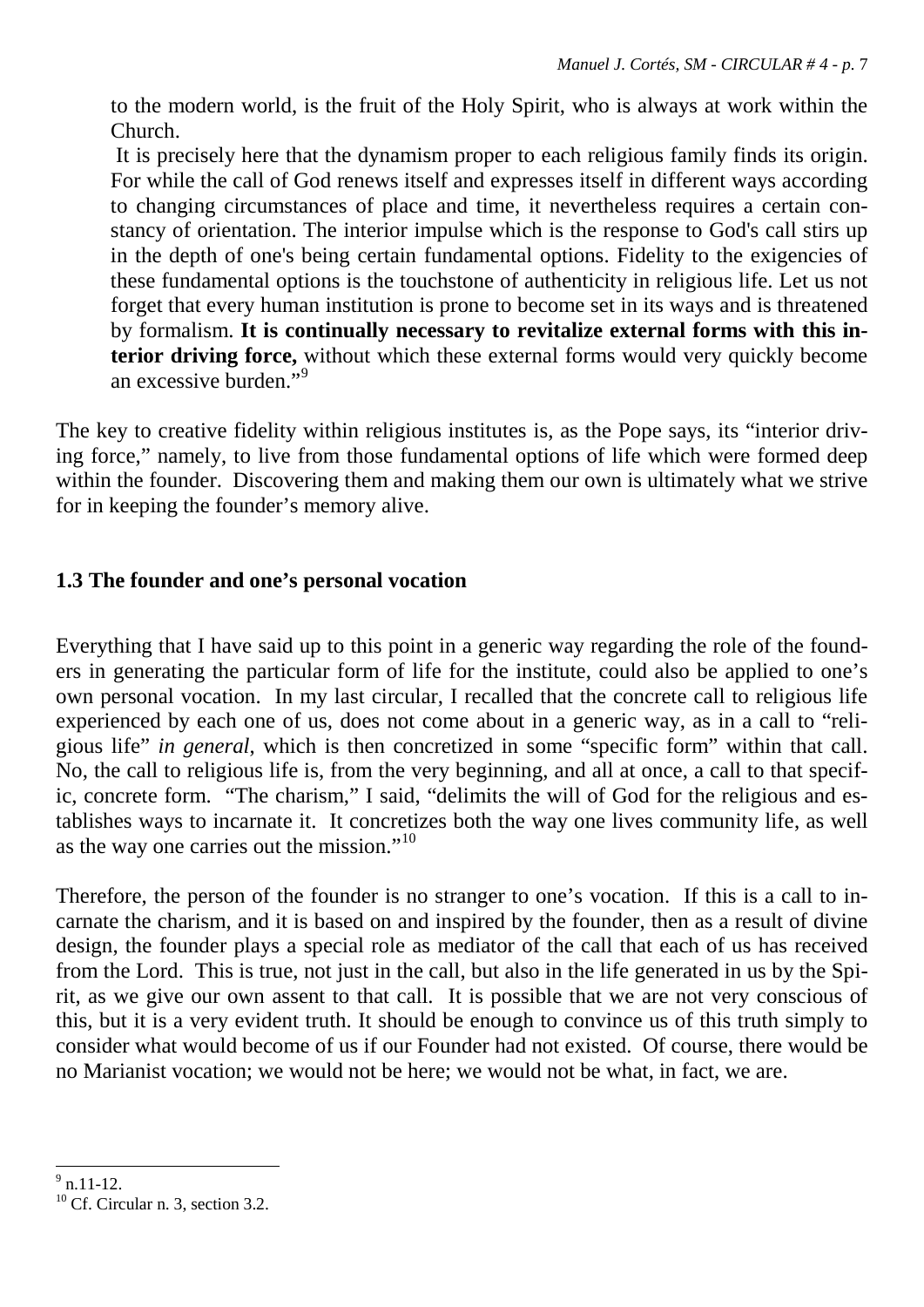Typically, this mediating function of the founder is not revealed to us at the beginning of the experience we all have in discerning our own vocation. Other mediations which are more contemporary, more immediate and recent  $-$  i.e. a particular community or person that imparts the charism; an experience of mission or fraternity – strike us much more evidently in our initial living out of our vocation. But, we cannot remain solely at that level without the risk of superficiality and inconsistency because, deep down, they are still secondary and transitory. Although we may have initially felt challenged or attracted to a particular witness, it is only a vestige, a sign of the true calling. In order to find its deeper meaning, to capture its true contents, we need to plumb the depths of the original mediation, down to the roots, which is none other than, as we have said, the very life of the founder. This is the reason why in every religious institute it is an overriding goal in any formation process, be it initial formation or ongoing, to introduce its members to this dynamic of deepening their understanding and living out heir particular vocation. This is accomplished by helping them to live in spiritual harmony with the founder.

Thus, in our own personal history, the figure of the founder is not just an example on which to model our life – one of the many saints offered to us for our imitation. As we have seen, the founder has, and should continue to have, a particular role in the mediation of our vocation. The founder is, therefore, worthy of special attention and singular devotion within our heart. It is inconceivable to think that there could be authentic religious who do not feel a sincere and deep appreciation for their founder. Having an interest, even a true passion, for getting to know the founder and following him or her more and more faithfully is a *sine qua non* to be able to understand better and live in conformity with what the Lord hopes for each one of us.

#### II – VOICES OF THE WORD; PARENTS IN THE FAITH

Recognizing the mediating role of the founder in one's particular vocation to some form of consecrated life, to the living out of a concrete charism, it is natural to wonder what form this mediation will take. Is it only an exemplary mediation or is it something else? How can we understand it or describe it? In this section, I offer some biblical reflections which can help us find answers to these questions.

Why resort to the bible? Whatever the nature of this mediation, it corresponds to God's plan. It is inscribed within that plan, and, therefore, we must try to understand how it fits in to what we could call God's *modus operandi* throughout Salvation History. Moreover, the use of biblical narrative will make understanding it more experiential than theoretical. As such, this type of mediation remains open to description in theological categories. In the long run, it is not about writing a treatise on the mediating role of the founders, but rather about living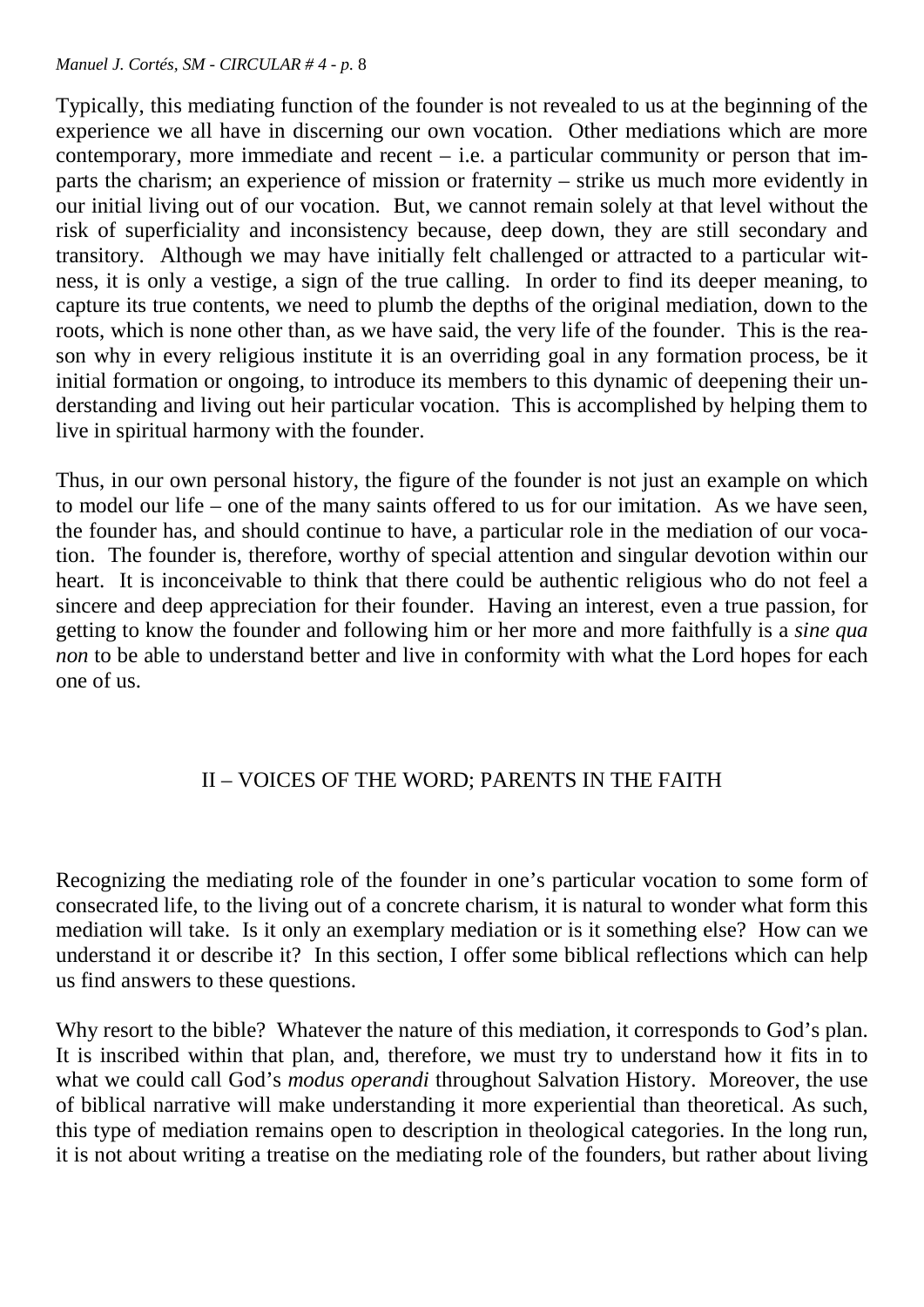that role integrated into the history of our particular relationship with God, a relationship that feeds primarily on his Word.

#### **2.1 "The God of Our Fathers"**

Let us start by remembering that God's revelation in the History of Salvation does not occur as a result of a philosophical speculation about God's existence. Neither does it come about by a definition of God's being, nor by means of a discourse. Rather, this revelation comes about through the lives of those elected to live in God's presence. God's self-revelation to Moses was as "the God of Abraham, the God of Isaac, and the God of Jacob."<sup>[11](#page-8-0)</sup> And when Moses wanted to know who God was, by name, in order to be able to present God to the people, the answer was once again: "Thus shall you say to the Israelites: The LORD, the God of your fathers, the God of Abraham, the God of Isaac, the God of Jacob, has sent me to you. 'This is my name forever; this is my title for all generations.'"[12](#page-8-1)

Our God, the God in whom we believe, is manifest in the lives of those who preceded us on the path of faith. Their lives have been the "voice" through which God's communication has been heard. The word of God, before it is expressed in written texts, is revealed in a life, in specific events of life, the personal and collective histories of the chosen people. As affirmed by the Council in a now famous expression with profound implications for our understanding of Divine Revelation, this "plan of revelation is realized by **deeds and words having an inner unity**: the deeds wrought by God in the history of salvation manifest and confirm the teaching and realities signified by the words, while the words proclaim the deeds and clarify the mystery contained in them."<sup>13</sup>

God's communication with humanity is not, therefore, limited to a text. Biblical texts are intimately associated with the communication of the very life of God through the concrete lives of "our fathers in the faith." On the one hand, without reference to this life, the text would be meaningless. On the other hand, without the text, the meaning of the communication would remain hidden. This principle acquires its full meaning in the case of Jesus Chist, the Father's definitive Word. "By this revelation then – the conciliar text continues – the deepest truth about God and the salvation of man shines out for our sake in Christ, who is both the mediator and the fullness of all revelation."<sup>[14](#page-8-3)</sup> "Then, after speaking in many and varied ways through the prophets, 'now at last in these days God has spoken to us in His Son.' For He sent His Son, the eternal Word, who enlightens all men, so that He might dwell among men and tell them of the innermost being of God. Jesus Christ, therefore, the Word made flesh was sent as 'a man to men.' He 'speaks the words of God,' and completes the work of salvation which His Father gave Him to do. To see Jesus is to see His Father. **For this reason Jesus perfected revelation by fulfilling it through his whole work of** 

<sup>&</sup>lt;u>.</u>  $^{11}$  Ex 3:6.

<span id="page-8-1"></span><span id="page-8-0"></span><sup>&</sup>lt;sup>12</sup> Ex 3:15.

<span id="page-8-2"></span> $13$  DV n.2.

<span id="page-8-3"></span> $14$  ibid.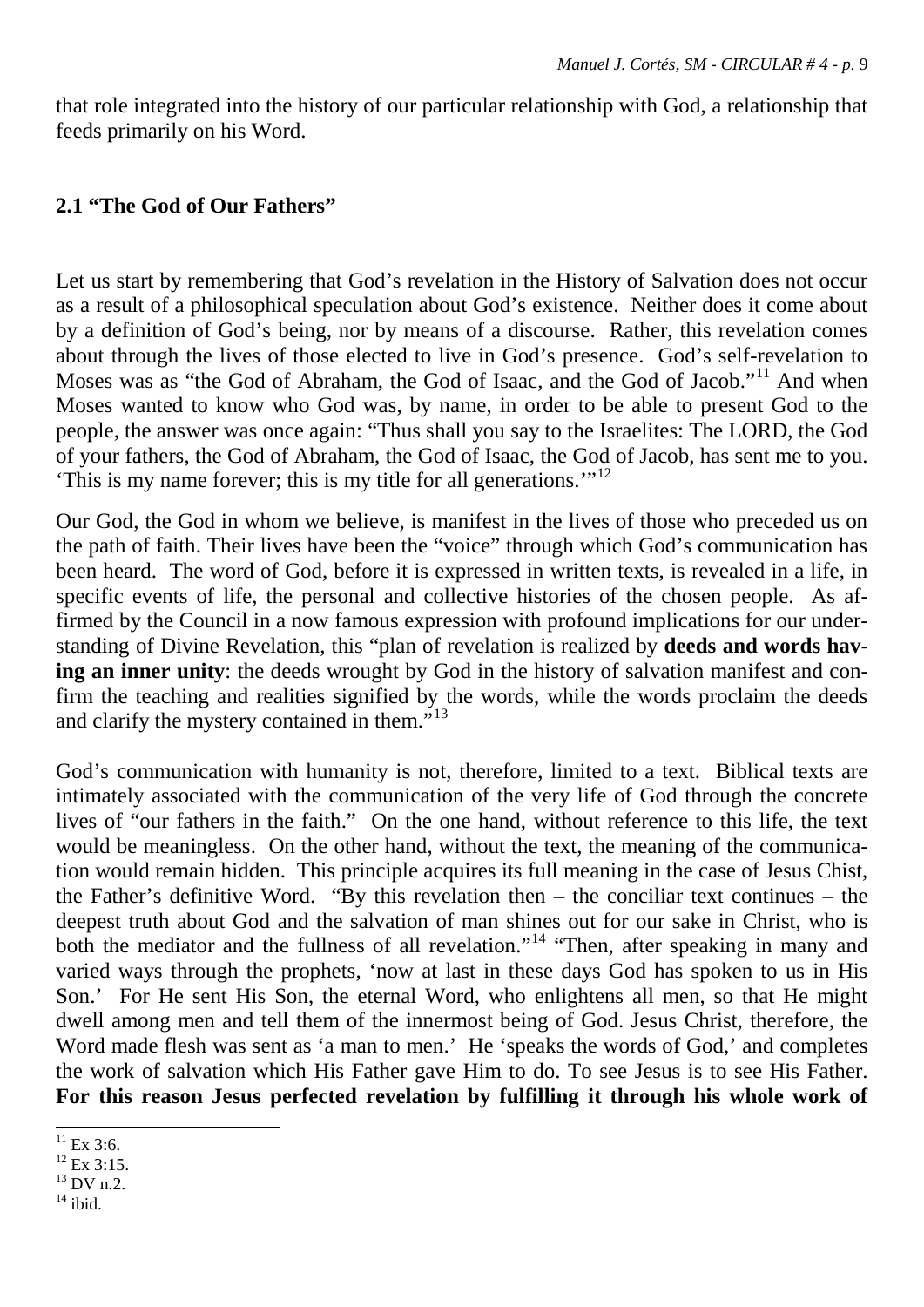**making Himself present and manifesting Himself**: through His words and deeds, His signs and wonders, but especially through His death and glorious resurrection from the dead and final sending of the Spirit of truth. Moreover He confirmed with divine testimony what revelation proclaimed, that God is with us to free us from the darkness of sin and death, and to raise us up to life eternal."<sup>[15](#page-9-0)</sup>

God communicates, then, through "the presence and personal manifestation" of Jesus Christ in his humanity. Jesus is the mediator. St. Augustine confessed before God: "I sought, therefore, some way to acquire the strength sufficient to enjoy thee; but I did not find it until I embraced that Mediator between God and man, the man Christ Jesus…"[16](#page-9-1) It was not in a reflection, nor in a book that communication with God was made clear to Augustine, but rather, in the embrace of the man Christ Jesus. It also comes alive because that embrace is an embrace by life itself, involving the communication of the Spirit, which brings us to live in God with Christ. The biblical discourse refers us to that communication, but it neither fully encompasses it nor produces it of its own accord. Life cannot be contained or transmitted in words and, therefore, Christian faith cannot be nourished by a simple philological approach to the texts of the Bible. However legitimate and beneficial it may be, it will never arrive at the ultimate meaning, the truth, nor will it arrive at the actual life that the words convey. For the same reason, there cannot be any type of textual fundamentalism within a correct understanding of the Christian life.

The principal of personal mediation in God's communication belongs, therefore, time and again, to the economy of salvation. In other words, this principle applies not only to the genesis of all the canonical books that comprise the Holy Scripture; it remains a key principle throughout the actual history. The same full mediation, which is Christ, is made current through the mediation of true witnesses. Without the transmission of the Word of God through these witnesses' lives, without living energy that the saints have generated and continue to generate, the Bible itself would have been relegated to being a simple literary testimony of the past. Therefore we confess in the Creed that we believe in the "Communion of Saints," outside of which there is no way to receive God's communication, or to commune with God. The author of the letter to the Hebrews reminded believers that, for one's encounter with God, did not approach a blazing fire or listen to a terrifying voice speaking words that human ears cannot stand to hear. Rather, they approached the "heavenly Jerusalem", the "assembly of the saints," and "Jesus, the mediator of a new covenant."<sup>[17](#page-9-2)</sup> As we explained in the previous section, among those saints who contributed to extend and embody the mediation of Christ, with whom and through whom we have discovered and experienced the encounter with God's plan in our lives, the founders, of course, occupy a prominent role.

<span id="page-9-0"></span><sup>&</sup>lt;u>.</u>  $^{15}$  DV n.4.

<span id="page-9-1"></span><sup>16</sup> *Confessions*, Book VII, Chap. 18.

<span id="page-9-2"></span> $17 \text{ Cf}$  Heb  $12.18-24$ .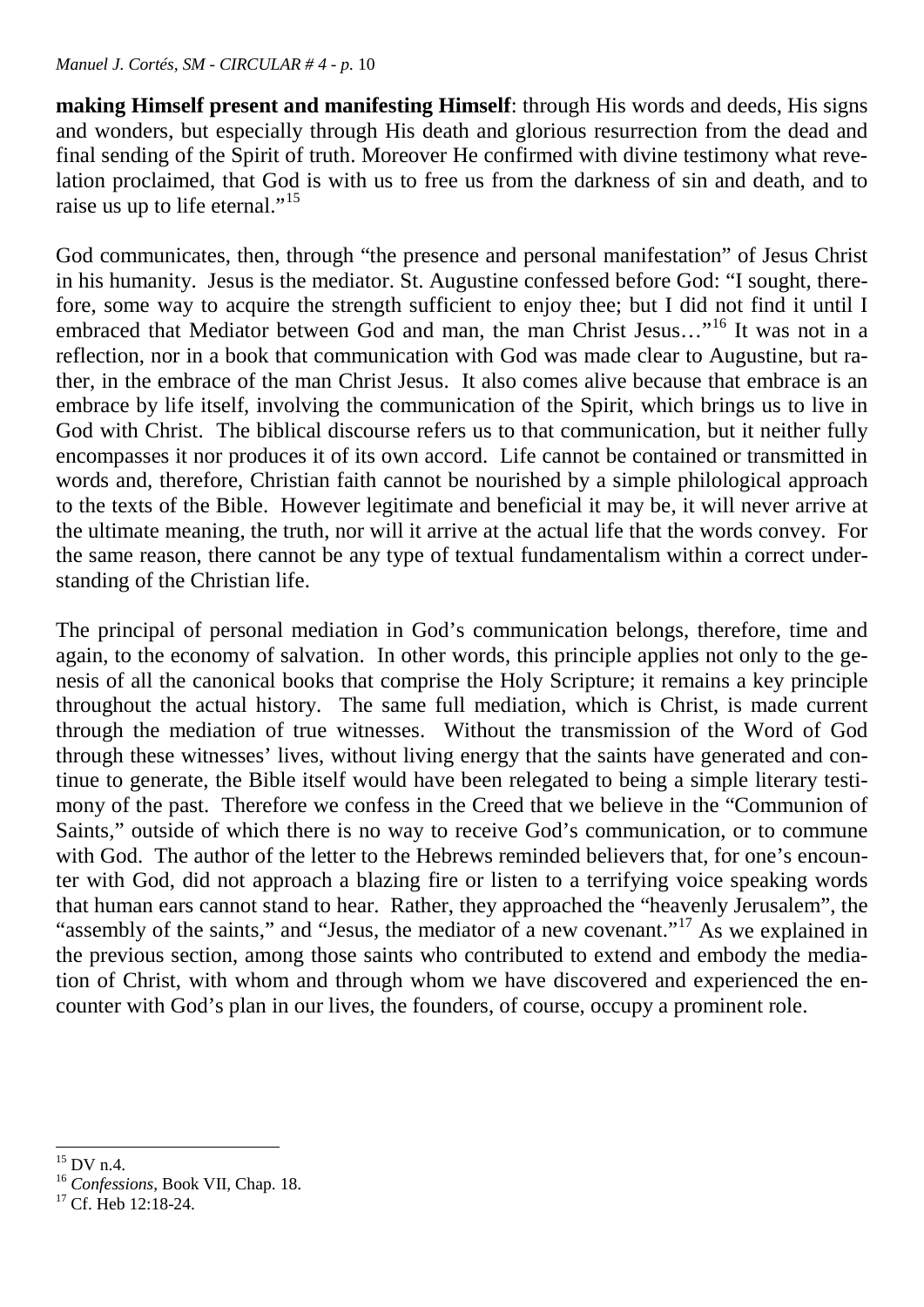#### **2.2 The Mantle of Elijah.**

In order to further develop the principle of the human mediation of God's call, I invite you to meditate on the relationship between the prophet Elijah and his disciple, Elisha, and on the role that this relationship with Elijah had in the life of Elisha. This is one of the most important stories of the Old Testament when considering this theme. In fact, it serves as the backdrop for the New Testament in which we see the relationship between the disciples and Jesus, who is the supreme mediator of the Father.

Elijah went to meet God in the solitude of Mount Horeb and he prepared to fulfill one of the tasks that God had commanded of him: anoint Elisha as prophet and successor.<sup>[18](#page-10-0)</sup> "Elijah set out, and came upon Elisha, son of Shaphat, as he was plowing with twelve yoke of oxen; he was following the twelfth. Elijah went over to him and threw his cloak over him. Elisha left the oxen, ran after Elijah, and said, 'Please, let me kiss my father and mother good-bye, and I will follow you.' 'Go back!' Elijah answered. 'Have I done anything to you?' Elisha left him and, taking the yoke of oxen, slaughtered them; he used the plowing equipment for fuel to boil their flesh, and gave it to his people to eat. Then he left and followed Elijah as his attendant." $^{19}$  $^{19}$  $^{19}$ 

Elisha, was a farmer, and probably rather rich (twelve yoke of oxen are no small thing!). Entrusted with the care of the fields, he sees in Elijah's gesture the call that is above all calls, the call of God. He responds with an unqualified "yes," leaving behind everything: family, possessions, job, etc. Unlike other prophets, he receives no direct message from the Lord. There was no mediation between him and Elijah, nor was there discourse or an explanation of his mandate or mission. There was only a gesture. Yes, only a gesture. But that gesture carried a deep and vital meaning, since the mantle symbolizes the identity and personal dignity of the one who possesses it. By this gesture, Elisha feels compelled to simply remain attached to Elijah from then on. For Elisha, the recognition of his own vocation from God and its fulfillment, are intimately mediated through a personal relationship with Elijah. Later, the same will be true for the disciples and their relationship with Jesus.

This attachment is so strong that when Elijah was walking toward his final meeting with God, as he was preparing to depart from this world, he repeatedly ordered Elisha to leave him. Elisha's response was always: "By the living God and your own life, I will not leave you!"<sup>20</sup> Three times he asked Elisha to leave, but all three times he got the same response. Elisha did not understand his life without the following of Elijah as its focus. This attachment had become an indispensable reference point. Without it, he would lose direction in his life.

<u>.</u>

<span id="page-10-0"></span><sup>1</sup> Kings 19:16.

<span id="page-10-1"></span><sup>&</sup>lt;sup>19</sup> 1 Kings 19:19-21.

<span id="page-10-2"></span> $20$  2 Kings 2:2.4.6.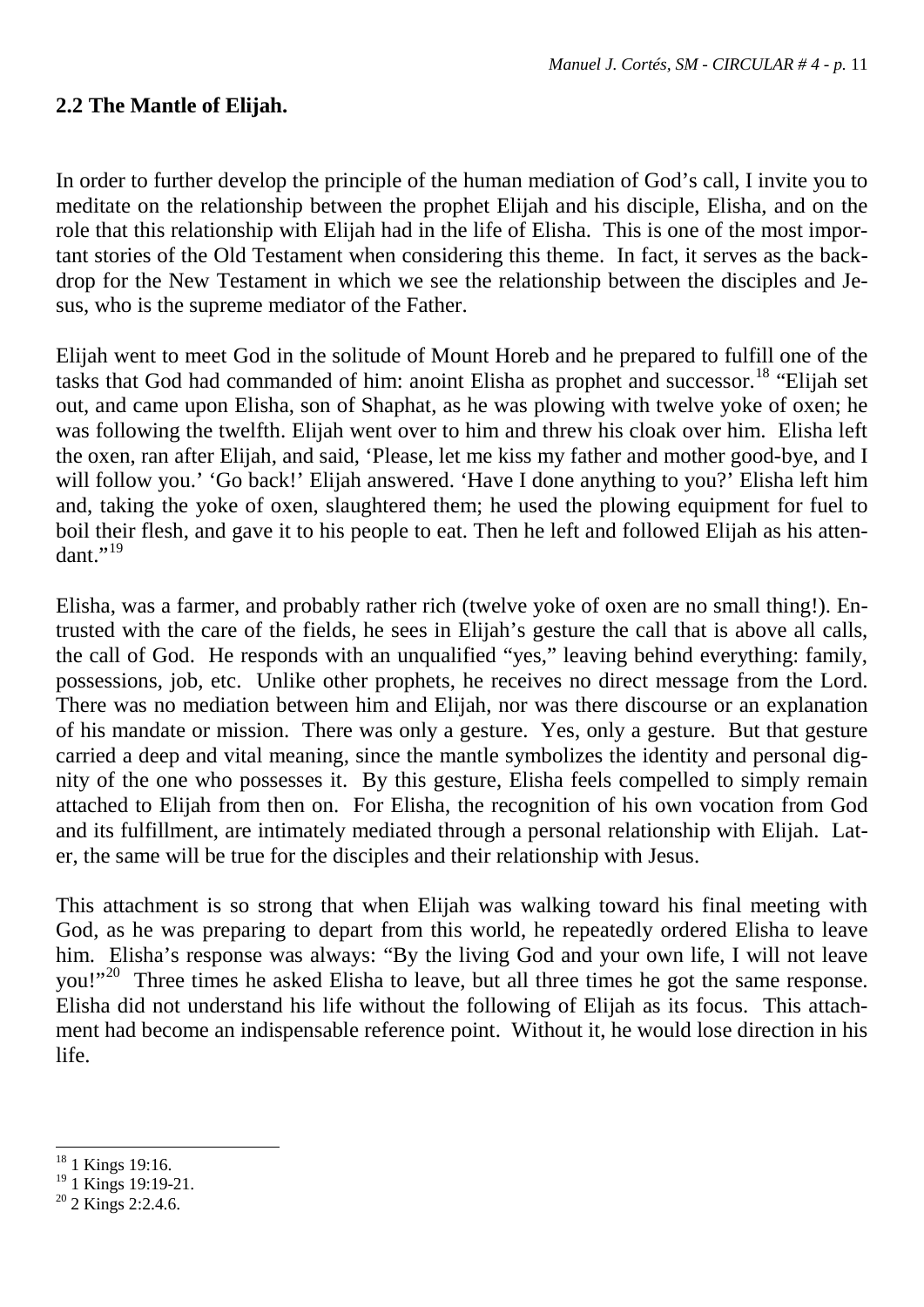The physical separation was, nevertheless, inevitable. Elijah had to leave this world. He had to make his exodus, his final Passover. They had come to the Jordan. "Elijah took his mantle, rolled it up and struck the water, which divided, and both crossed over on dry ground. When they had crossed over, Elijah said to Elisha, 'Ask for whatever I may do for you, before I am taken from you.' Elisha answered, 'May I receive a double portion of your spirit.' 'You have asked something that is not easy,' he replied. 'Still, if you see me taken up from you, your wish will be granted; otherwise not.'"[21](#page-11-0) Since he had no choice but to accept being deprived of the company of Elijah, Elisha desired, at the very least, to retain his spirit; to be the firstborn in the spiritual heritage of Elijah.<sup>[22](#page-11-1)</sup> But, in order for this to occur, he will have to be a witness to Elijah's passing, to experience it at the side of the prophet. He could not inherit Elijah's spirit if he did not witness the definitive encounter with God. It is in this encounter, that Elijah's task, as mediator, ends. Though the voice of the mediator goes silent, God's revelation is accomplished. Centuries later, other disciples would aspire to a privileged place as heirs to the Kingdom. To these, Jesus responded: "You do not know what you are asking. Can you drink the cup that I drink or be baptized with the baptism with which I am baptized?"[23](#page-11-2) To be a witness and participant in the Paschal Mystery, which is the culmination of life, one must become a true disciple, a true heir to the spirit of the master.

Elisha was given the ability to share with Elijah that moment in which he passed into the enduring presence of God. "As they walked on conversing, a flaming chariot and flaming horses came between them, and Elijah went up to heaven in a whirlwind… Then Elisha picked up Elijah's mantle which had fallen from him."[24](#page-11-3) Elijah's mantle had now become Elisha's mantle. He had already received his inheritance. Now he would return with it to continue his mission back on the other shore of the Jordan. But, this biblical story shows us that there still remains one more step in his spiritual experience. The story goes on: "Elisha went back and stood at the bank of the Jordan. Wielding the mantle which had fallen from Elijah, he struck the water, but it did not divide. Then he said, 'Where is the LORD, the God of Elijah?' When Elisha struck the water again, it divided and he crossed over."[25](#page-11-4) 

The first time he struck the water with Elijah's mantle, the waters did not separate. It was not sufficient simply to possess the mantle or to be able to utilize it. Its power lay not in its material composition; there were no special properties within the fabric. The power stems from the fact that the one who wears it is a man of God. "Where is Yahweh, the God of Elijah?" This, and not the location of the mantle or what was to become of it, was the real question. For the mantle to truly become his, for Elisha to inherit the spirit of Elijah, he had to transform himself into a man belonging to God. He had to experience what it really meant to inherit, not the "mantle of Elijah," but the "mantle of Yahweh," the God of Elijah, from whom came true strength and power. Only then could he return to the other shore bearing that au-

<span id="page-11-2"></span>Mark 10:38.

<sup>-</sup> $21$  2 Kings 2:8-10.

<span id="page-11-1"></span><span id="page-11-0"></span> $22$  The "double portion" refers to his desire to inherit twice as much as the other heirs, as was established by the Law (cf. Dt 21:17).

<span id="page-11-3"></span><sup>&</sup>lt;sup>24</sup> 2 Kings 2:11,13a.

<span id="page-11-4"></span> $25$  2 Kings 2:13b-14.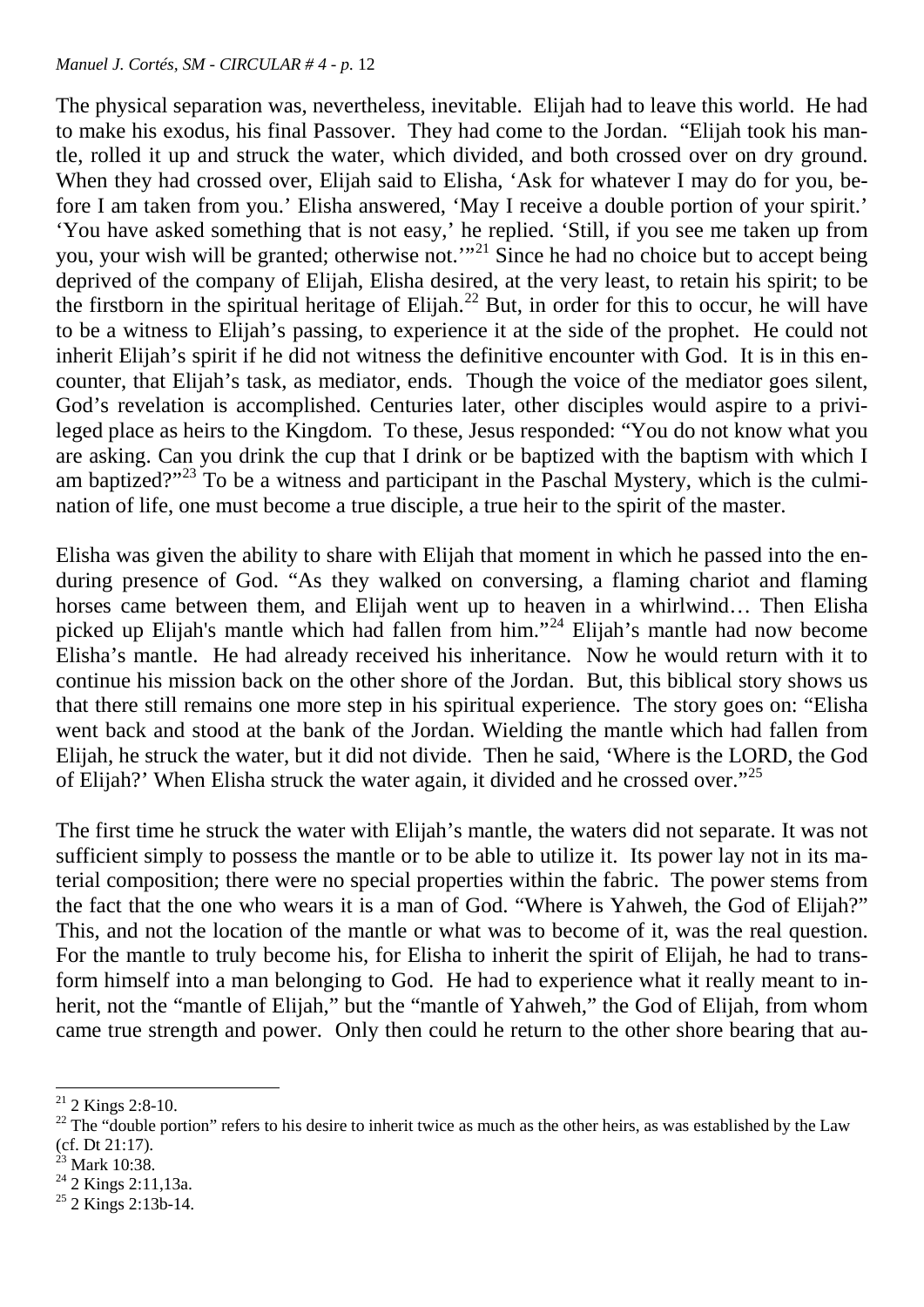thentic spirit of Elijah, which the "disciples of the prophets," waiting expectantly for his re-turn, recognized.<sup>[26](#page-12-0)</sup>

We could consider the analogy that as the founder's charism is to the living out of our vocation, so the mantle of Elijah was to Elisha. Our lives have also been called by the founder and wrapped up in him. But, in order to be true heirs, worthy bearers of his spirit, it is not enough to simply inherit the material object, the mantle. It is also not enough that we have within our grasp the work that he founded, that we are in charge of taking care of the inheritance which has come down to us though the ages. No, more than all that, we need to walk with him, following him personally, until we are identified with his particular experience of God. From there, we come to our own Pascal experience, from which flows the power of his spirit and the strength of his mission. Ultimately, we must become the "man of God" that he was. So, where in our lives is the "God of Chaminade, the God of his faith-experience?" Without this harmony with Chaminade's own experience of God, the "mantle" inherited from him will be totally ineffective in our hands. For whatever talents we might possess, they will never give us the power to "divide the waters" so that we can go out into the world, where others need us and wait for us, with the true strength and effectiveness of our charism. We can hoist the mantle up, display it, and describe it, but, when all is said and done, it will always remain on the far shore…

#### **2.3 "I have begotten you in Christ"**

When Elisha saw how Elijah was snatched away from his presence, he explained: "My father, my father!..."<sup>27</sup> With the identical exclamation Elisha, himself, would be greeted by a visiting King Joash who had come to see the prophet, now near death.<sup>[28](#page-12-2)</sup> When one follows a man of God and, in doing so, discovers his calling and the divine message for his life, that man of God will be seen as a father.

Indeed, the human mediator of God's message is not limited to being a mere messenger. His mediation is generative. It participates in the generation of one's life in faith, in the Spirit. It is analogous to the mediation of paternity with respect to human life. "Even if you should have countless guides to Christ, yet you do not have many fathers, for I became your father in Christ Jesus through the gospel." This is how St. Paul admonished the Corinthians who, dazzled by some other eloquent teachers who came after him, seemed to neglect his teaching. The distinction which the Apostle establishes between "father" – who is just one person – and "teachers" – who could be multiple persons – is that difference between the one who originally transmitted the faith, as mediator of the Word, and those who later help the person to understand and live it. In his making this distinction, we see clearly that Paul lived his

<sup>&</sup>lt;u>.</u>  $26$  Cf. 2 Kings 2:15.

<span id="page-12-1"></span><span id="page-12-0"></span> $27$  2 Kings 2:12.

<span id="page-12-2"></span> $28$  Cf. 2 Kings 13:14.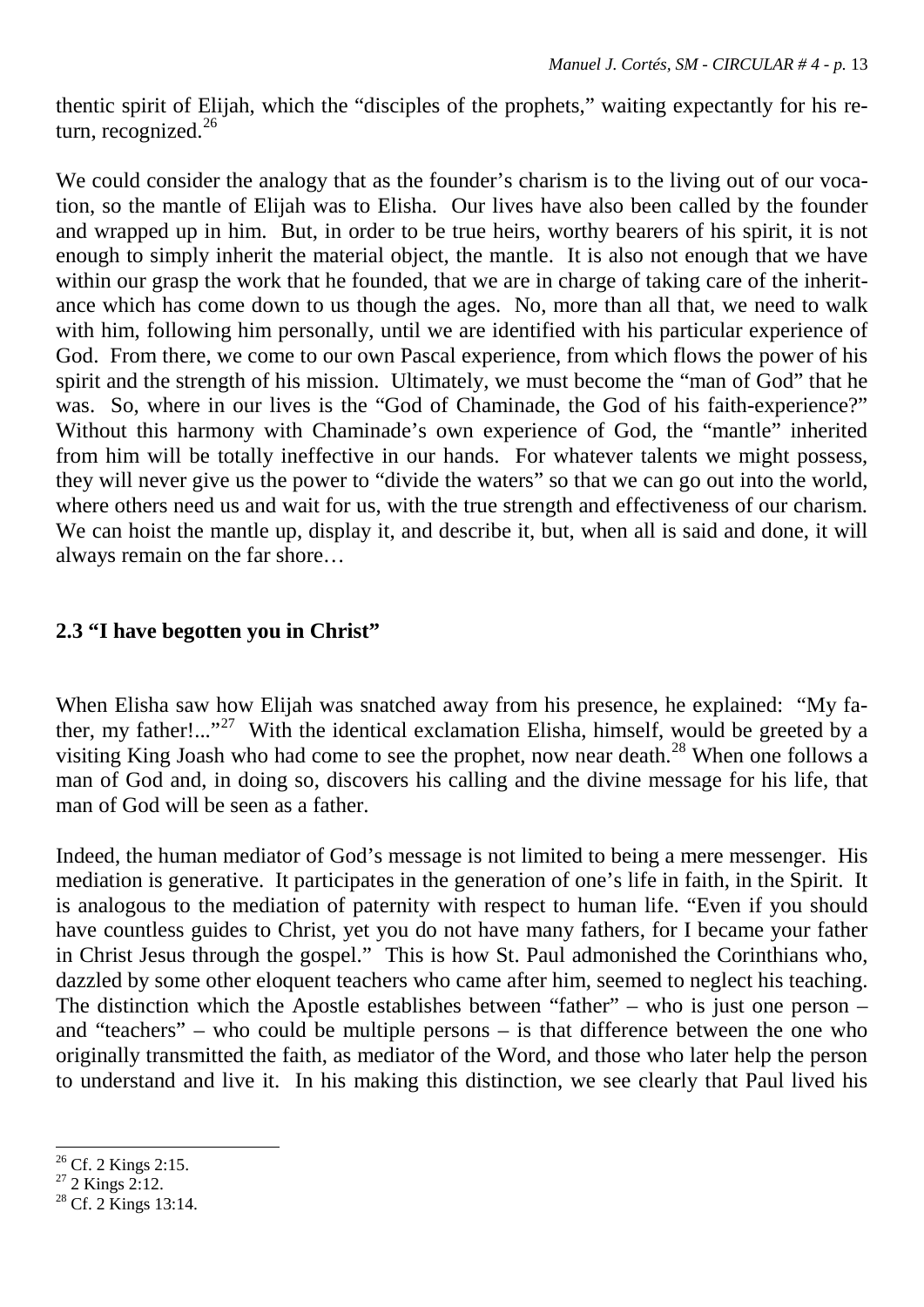mission as a mediator of the fatherhood of God. This was so true that he had no hesitation in concluding: "Therefore, I urge you, be imitators of me."<sup>29</sup>

It is clearly not the Apostle who generates Christian life, nor is this life reduced to mere imitation. It is not generated by his own power, by his abilities, or by his persuasive capacity to obtain followers of his doctrine. There is only one father, and that is God. Through the giving of His Spirit, this father begets children, brothers of Christ, the firstborn. Paul keeps this in the forefront of his mind. God is the Father before whom he "kneels" and "from whom every family in heaven and on earth is named."<sup>[30](#page-13-1)</sup> "What is Apollos, after all, and what is Paul? Ministers through whom you became believers, just as the Lord assigned each one. I planted, Apollos watered, but God caused the growth. Therefore, neither the one who plants nor the one who waters is anything, but only God, who causes the growth.… we are God's co-workers; you are God's field, God's building."[31](#page-13-2) In spite of all this, nevertheless, his claim of a certain paternity is clear: "I have begotten you in Christ Jesus," as we have seen him say to the Corinthians. In another place, he cries out to the Galatians: "My children, for whom I am again in labor until Christ be formed in you!"<sup>32</sup> What leads Paul to claim for himself, before his faithful, not only the condition of a brother, but also, somehow, that of a "father" $?^{33}$ 

Another passage, also addressed to the Corinthians, helps us to understand that this claim has its foundation in that the Apostle experienced his ministry, not as a mere conduit of the evangelical message, but as an intimate collaboration with the Spirit in the generation of Christian life. To gain respect, recalls Paul, he needs no letter of recommendation. "You are our letter, written on our hearts, known and read by all, shown to be a letter of Christ **administered by us**, written not in ink but by the Spirit of the living God, not on tablets of stone but on tablets that are hearts of flesh."<sup>34</sup>

The image is profound and eloquent. The Apostle's ministry is not only to announce the Word, but to "write it" in their hearts. The text is Christ. The writer is the Spirit. What is the role of the Apostle in that "writing"? There is a commentary by St. Basil about the first verses of Psalm 45(44):"My heart is stirred by a noble theme…, My tongue is the pen of a nimble scribe…" in which he alludes to this passage in Paul. This commentary suggests a response to the question just posed:

"Just as the pen is a tool for writers when the hand of an expert is what moves to form the letters of the writing, so also the **tongue of the just man, moved by the Holy Spirit, burns, in the hearts of the faithful, words of eternal life**; instead of an inkwell,

<sup>&</sup>lt;u>.</u>  $29$  1 Cor 4:15-16.

<span id="page-13-1"></span><span id="page-13-0"></span><sup>30</sup> Eph 3:14-15.

<span id="page-13-2"></span> $31 \overline{1}$  Cor 3:5-9.

<span id="page-13-3"></span> $32$  Gal 4:19.

<span id="page-13-4"></span><sup>&</sup>lt;sup>33</sup> Inspired directly by this Pauline claim about paternity, proper to someone who is God's instrument for intitiating the faith of a believer, Fr. Hiss affirmed: "Our Founder has been commissioned from on high to impart this life to us: in very truth, he is bound to us by the tie of a very real *spiritual paternity*." (SF I, p. xv)

<span id="page-13-5"></span> $34$  2 Cor 3:2-3.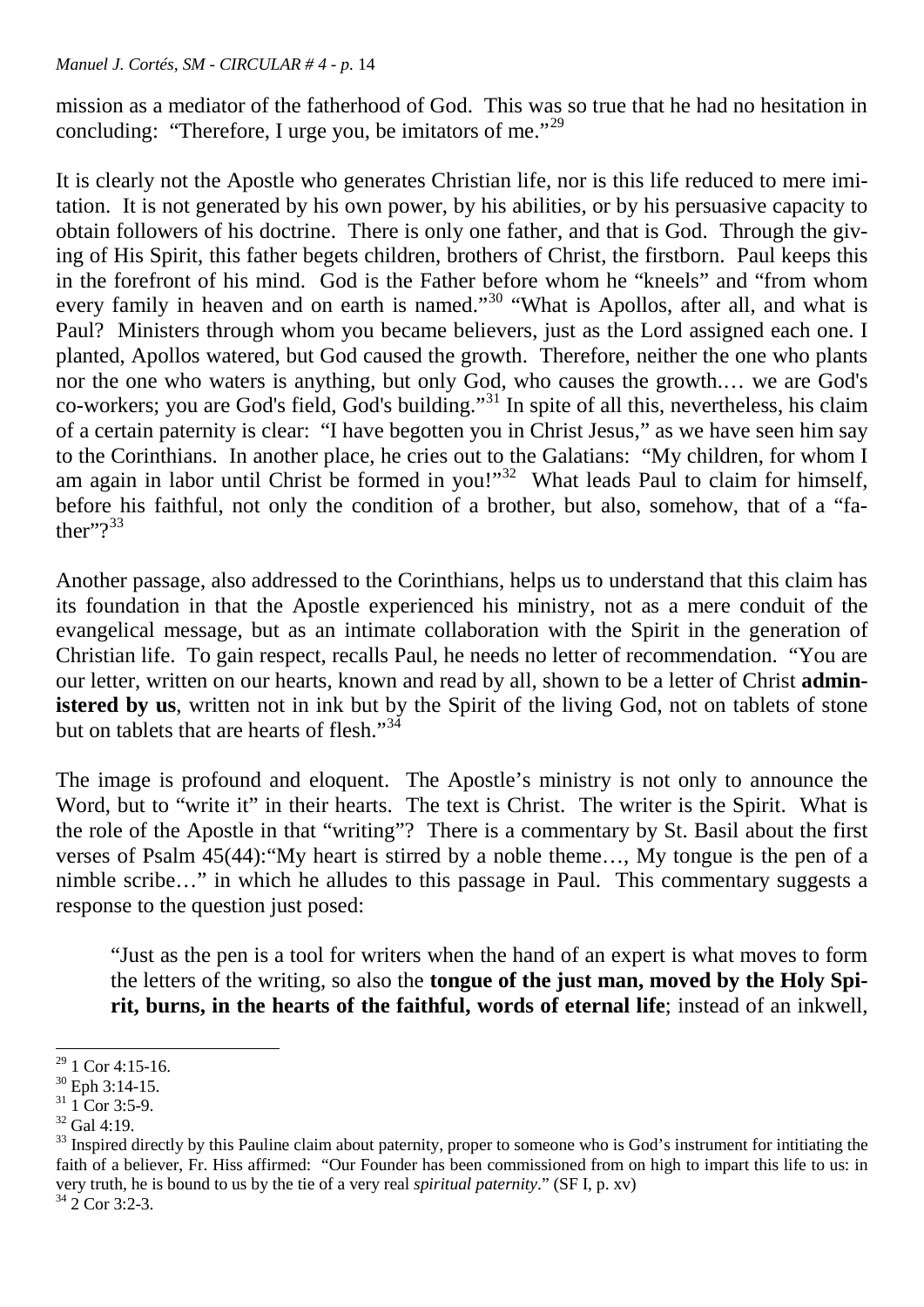it is the Spirit of the Living God. Thus, the Holy Spirit is the writer because the Spirit is wise and teaches all. The Spirit writes quickly because its mind is moving fast. The Spirit writes in our thoughts, 'not on tablets of stone, but on those tablets which are hearts of flesh $\cdot$ "<sup>35</sup>

Clearly, and rightly so, we can consider the founder to be one of the "righteous men" whose "tongue" has written in our hearts the words of eternal life. I suppose, moreover, that this has been the ultimate desire of every founder as regards their disciples. Let us, then, allow Paul's words to resonate in our hearts as if they were spoken by Fr. Chaminade himself: "shown to be a letter of Christ administered by us, written not in ink but by the Spirit of the living God." We can even see the Founder endorsing and proclaiming to us the words that follow in that Pauline letter: "Such confidence we have through Christ toward God. Not that of ourselves we are qualified to take credit for anything as coming from us; rather, our qualification comes from God, who has indeed qualified us as ministers of a new covenant, not of letter but of spirit; for the letter brings death, but the Spirit gives life."<sup>[36](#page-14-1)</sup>

Allowing these words to resound in our hearts, we perceive how Fr. Chaminade, as a good Founder, lived with the primary concern of being a transmitter of life, a collaborator of the Spirit. With this in mind, we better understand that insistence with which he began his famous letter to retreat masters on August 24, 1839:

 "My dear son: In my Circular of last July 22, I said to all my children of the two Orders: '*You will see in the pontifical Decree that the desire of His Holiness, that even his will, is that you inculcate the spirit of our works, all of charity, while assuring yourselves that you will be rendering useful services to the Church, if you persevere.'*

 A fine occasion is being presented to you, my dear son, to fulfill, to the best of your ability, the orders of the Vicar of our Lord Jesus Christ. Here you have coming to you the favorable moment for inculcating the spirit of our Constitutions and of our works which have so highly pleased his pontifical heart. I wish to speak of the retreat you are going to give. Penetrated with this maxim of Saint Paul: The letter brings death, but the spirit brings life, you will apply yourself with all your power to have duly appreciated the excellence and the special character of our divine mission."[37](#page-14-2)

"Life mediating the presence and action of God;" "the voice of his Word which calls us;" "father" in the faith; in the receiving and following the Word; the "pen" that, moved by the Spirit, makes us a "letter of Christ"… are all images we have learned from biblical experience and they can illustrate the role that the Founder, by divine plan, has had and continues to have in our lives. May these images help us give the Founder his rightful place in our lives, as we live out our own vocation!

\*\*\*\*\*\*\*\*\*\*\*\*

<u>.</u>

<span id="page-14-0"></span> $35$  Homilies on the Psalms, 44:3 (PG 29, 396)

<span id="page-14-1"></span> $36$  2 Cor 3:4-6.

<span id="page-14-2"></span><sup>37</sup> *Marian Writings* II, n. 69.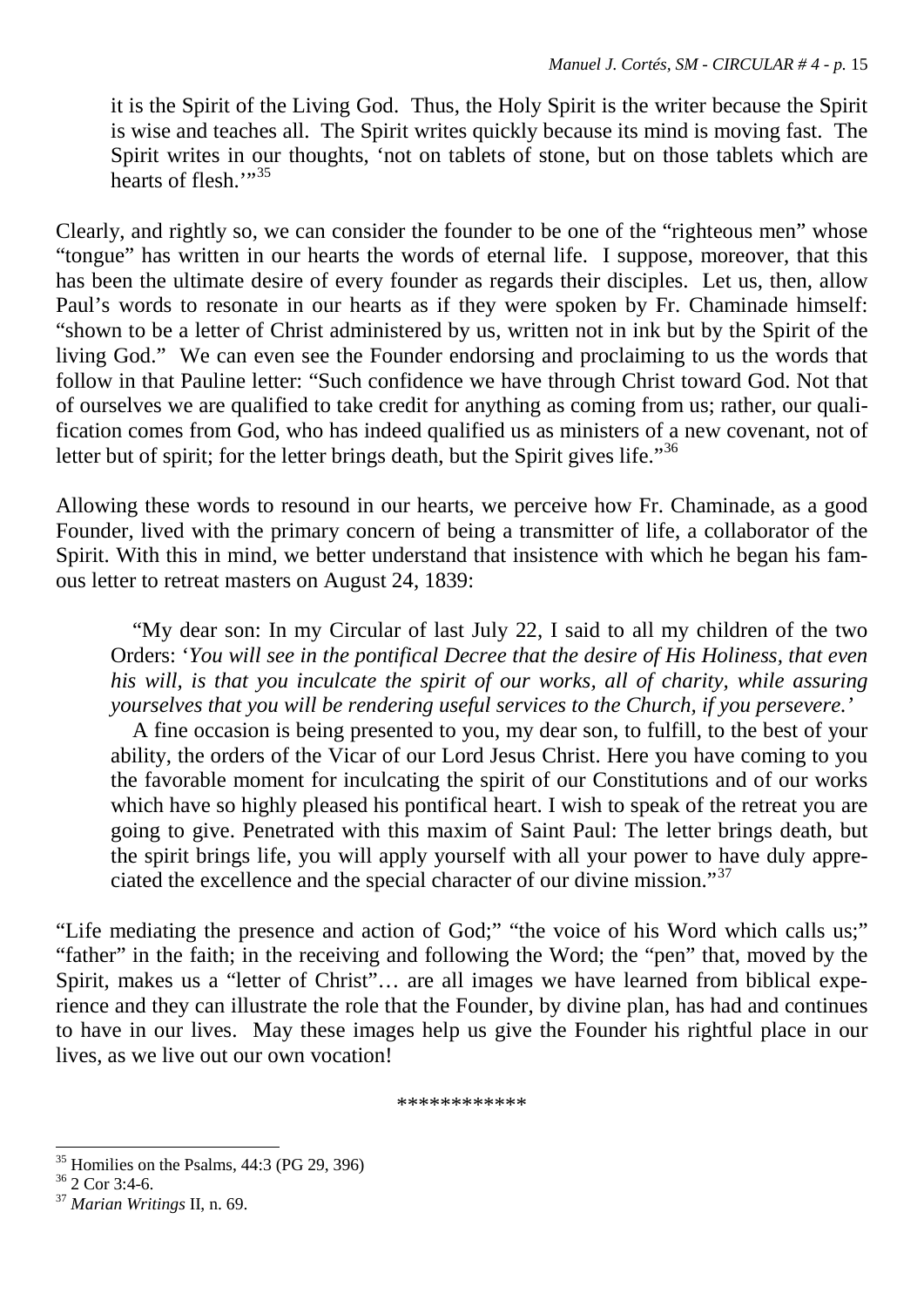#### A Note about the use of the expression "Good Father" in our tradition

In the Marianist tradition, it has become the custom to apply this title, not only to the Founder, Blessed William Joseph Chaminade, but also to the superiors general who have succeeded him. As we have seen from the reflections above, it seems appropriate to attribute it to the Founder. Yes, provided it is in the Pauline sense, namely, as Paul understood his paternity in relation to the communities he founded. Otherwise, we would be disobeying the Lord, who commanded his disciples: "Do not call anyone on earth father, for only one is your Father." Christ also admonished the rich man for calling him good because "only one is good."

 I am not so sure, however, that it is so fitting to apply such a designation to the superiors general. As for me, at least, I neither understand nor live my ministry as "father" but rather as "brother." With all of you, I see myself as a brother, a son of the same "Good Father." To pretend to possess a paternity which, as Paul reminds the Corinthians, is unique, seems out of place. Perhaps the most that we, as superiors general, may "aspire to" would be to be considered in the category of "teachers" of the community, following the terminology of the Apostle.

 Is it time, therefore, to amend the tradition in this regard? That is a question I ask myself, and for which I have no answer clear enough to be considered *ex cathedra*. I know that there is always room for various interpretations and explanations, so I prefer to leave the question open to reflection and dialogue, without failing to express, as I have done, my preference for reserving the title for the Founder, thus emphasizing the uniqueness of his fatherhood in our lives.

#### III – BLESSED WILLIAM JOSEPH CHAMINADE, OUR "GOOD FATHER"

Considering everything said so far, it is clear that we need to know, love and follow our Founder if we know, love and follow our vocation. "To know", "to love" and "to follow" – these are three verbs which I have chosen as the title of this circular; three verbs which are interrelated and should not be separated. We need to know, to love and to follow, but as I tried to show in the first part, "external" knowledge is not enough. This knowledge needs to be internal, affective, and practical – brought to life.

**What have we done and what must we do** in the Society of Mary in order to more deeply know, love and follow our Founder, Blessed William Joseph Chaminade? This is the question that I believe should concern us at this moment. I will dedicate the third part of this circular to an attempt to answer this question.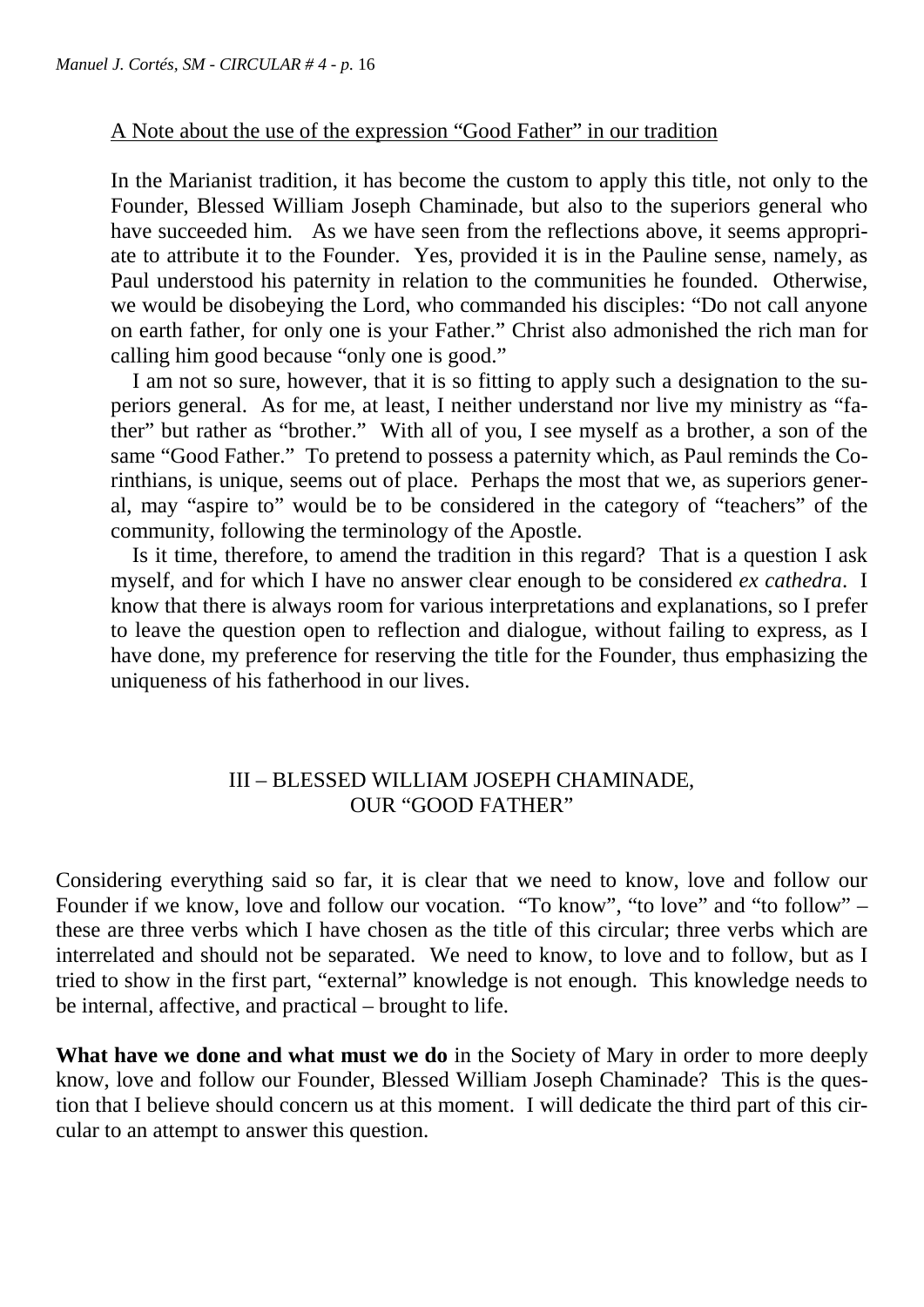## **3.1. Luis Gonçalves da Câmara and St. Ignatius of Loyola**

Let me begin with a striking example, that of Fr. Luis Gonçalves da Câmara, a Portuguese Jesuit of the earliest period of the order, faithful disciple and admirer of St. Ignatius, with whom he had the good fortune of personally interacting.

Eager to get to know him more deeply, Luis importuned Ignatius to set aside reticence and modesty and talk about himself. He convinced the saint of the need to share the story of his spiritual journey. Moved by Luis' interest, St. Ignatius thought and prayed about the request. Finally, he agreed to a series of interviews in order "to declare how far his soul has come up to now".<sup>[38](#page-16-0)</sup> After each interview, Fr. Luis wrote down what St. Ignatius had told him and, in this way, thanks to him, the Society of Jesus had, from its very beginnings, the story of the life of its founder, known by the name *Autobiography*. It is the account in which the saint, realizing his interior growth, reflects on how the Lord had acted in his life and what had been his reactions to the signs and events which manifested God's presence.

My referring to this work as a "striking example" is not simply because it is a wonderful testimony of filial devotion towards the founder. What I find truly exemplary in Fr. Luis – and this is the reason I include it here – is not so much his interest in the life of St. Ignatius (which would be logical, given the passionate personality that he was), but the reasons for his passion, the motives that moved him to be so persistent in the task of exposing and communicating Ignatius' spiritual experience. What I find really worth emphasizing here is that these reasons flow from his living his own Jesuit vocation and, therefore, they were more theological than emotional. He himself stated these in another of his writings about the saint, called the *Memorial*, in which he includes some anecdotes and experiences he had with St. Ignatius:

 "Since religious orders, are nothing other than particular ways of living according to Christ's precepts and counsels, ways that differ not only from the common obligation and rule applying to all in respect of the perfection of observance which is professed in these orders, but that differ also among themselves because of the specific ends and the means, which each order has chosen to obtain those ends, I have always considered that just as God called Bezalel, son of Uri, as Scripture says, and filled him with a holy spirit of wisdom, understanding, and knowledge to design and execute perfectly everything that could be worked in gold, precious stones, silver, copper, marble, and every kind of wood, indeed gave him Oholiab as his companion to construct the tabernacle, the Ark of the covenant, the propitiation, and all the other objects God had ordered

<u>.</u>

<span id="page-16-0"></span><sup>&</sup>lt;sup>38</sup> This is how he relates St. Ignatius' determination to tell his life: "An hour or two later we went to dinner, and, while Master Polancus and I were dining with him, St. Ignatius said that Master Natalis and others of the Society had often asked him to give a narrative of his life, but he had never as yet decided to do so. On this occasion, however, after I had spoken to him, he reflected upon it alone. He was favorably inclined toward it. From the way he spoke, it was evident God had enlightened him. He had resolved to manifest the main points of his interior life up to the present, and had concluded that I was the one to whom he would make these things known." (Prologue of the *Autobiography of St. Ignatius*)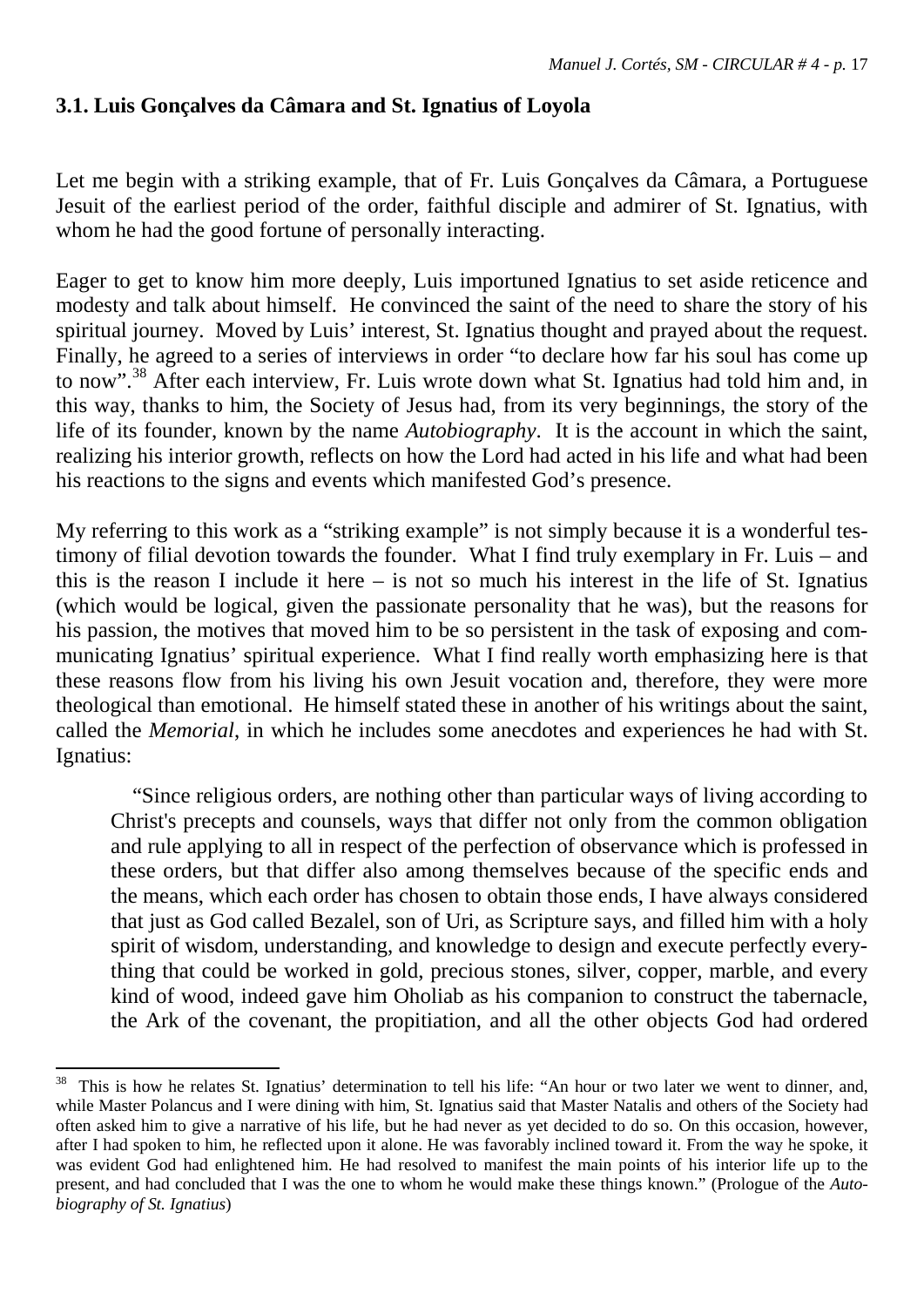Moses to make, so also for the foundation and building of any religious order which God our Lord wanted to found and build in the world, his custom has been to call and choose particular craftsman, and to fill them with the grace and spirit which they specifically needed to be the immediate founders of these living tabernacles and arks of the covenant, dedicated to keeping the law and the perfect observance of the divine cult.

 And for this reason, just as the other craftsman, who were occupied in the construction of that work, would have been more perfect the more they strove to imitate Bezalel and Oholiab, in the same way **I thought it absolutely necessary for members of religious orders, who aspire to perfect themselves in each one's way of life, to be very diligent in keeping the spirit of its immediate founder, and that a religious order would maintain the purity in which it was instituted as long as the imitation of the one God chose as the first founder persisted.** 

 For this reason, as soon as I entered the Society at Easter, 1545, I always greatly desired to see and have dealings with our Father, Ignatius of Loyola, **whom our Lord gave us as an example and head of this mystical body, of which all sons of the Society are members**…[39](#page-17-0)

This theological motivation was what moved the other disciples of St. Ignatius to beg him to talk about his life. They felt that something important would be lacking in the foundation of the Society of Jesus, if he did not do it. It is interesting to recall what one of them, Father Natalis, full of joy, said upon hearing that Ignatius had finally decided to open himself up to Fr. Luis Gonçalves. Fr. Luis, himself, relates this reaction:

 "Father Natalis was overjoyed that a beginning had been made, and told me to urge St. Ignatius to complete it, often saying to me, 'In no other way can you do more good to the Society, for this is fundamentally the Society.' He himself spoke to St. Ignatius about it, and I was told to remind him of it  $\ldots$ <sup>[40](#page-17-1)</sup>

## **3.2. Knowledge of the Founder in the Society of Mary**

If I have chosen to mention here the example of Fr. Luis Gonçalves da Câmara it is because it can help, by contrast, to reveal one of the most lamentable gaps in our Marianist history: ignorance of the Founder. The Society of Mary had to wait for the biography to be written by Fr. Simler in order to begin to get to know him, more or less a half-century after his death. Fr. Simler, himself, recognized this in his prologue:

 "During the long siege of Paris of 1870-71, we were whiling away the hours of our confinement by rummaging through the archives of the Society of Mary when our attention was arrested by the documents concerning Father Chaminade, the Founder of

<sup>-</sup><sup>39</sup> *Memorial*, n. 1-3.

<span id="page-17-1"></span><span id="page-17-0"></span><sup>40</sup> Prologue of the *Autobiography*.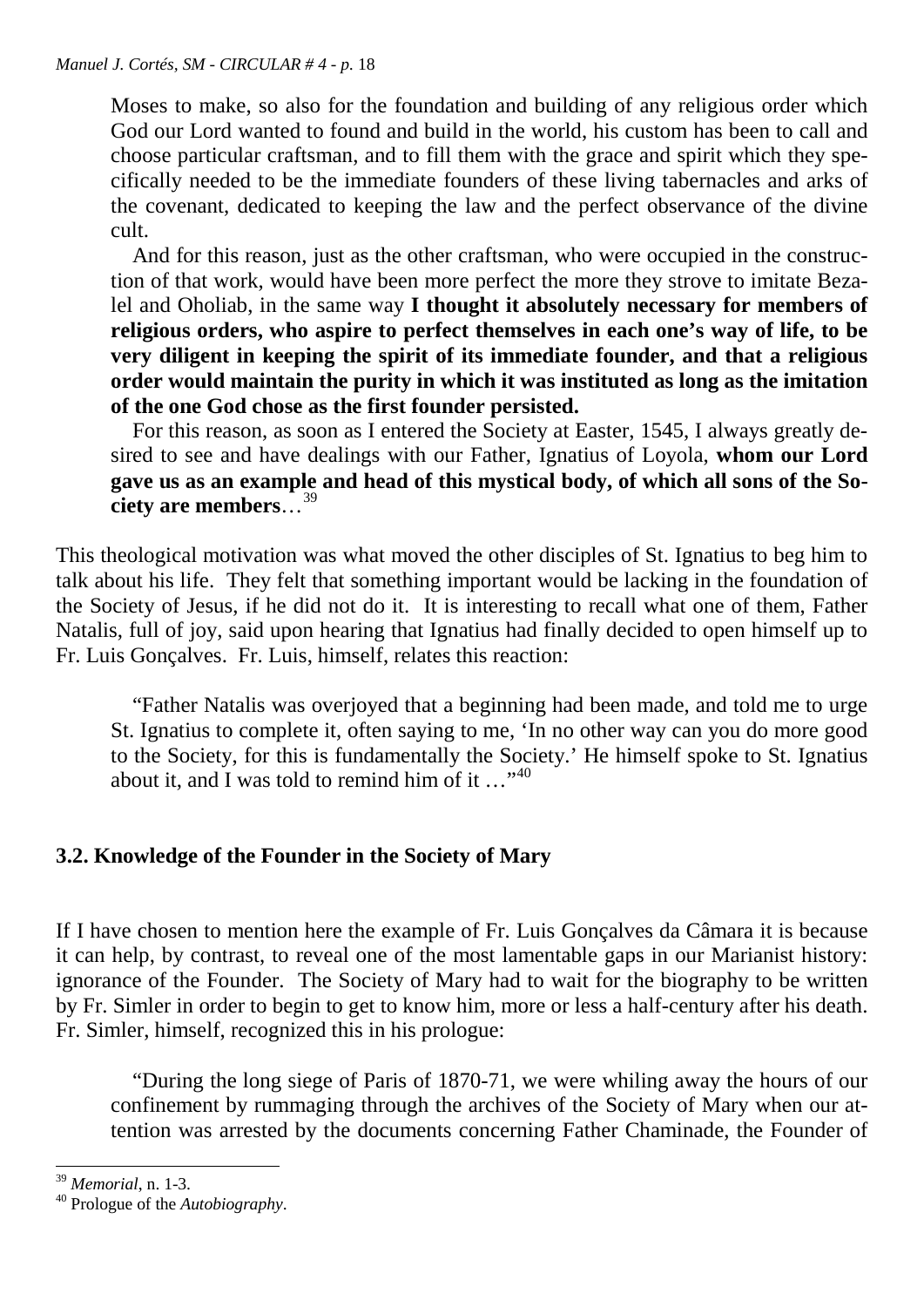the Society. What a revelation this reading proved to be! It dawned upon us that Father Chaminade was more of an unknown than we had realized, not only in those regions where he had exercised his apostolate, but even in the religious families he founded and which continue to live his spirit and to function under his guidance.

 We were aware that Father Chaminade constantly recommended to his disciples the truly Christian maxim he himself practiced, 'Love to be unknown, and to be esteemed as nothing.' This love for the hidden life explains how he was able to live without attracting public attention and to die without creating a stir. But did it justify the silence that has since shrouded the person and works of this ardent apostle? Could that prolonged silence and that apparent oblivion find any justification today? Were these not rather regrettable, especially in the institutes of which he was the Founder?..."<sup>[41](#page-18-0)</sup>

I believe that Fr. Simler was kind when he attributed the lack of the knowledge of the Founder to his modesty, ever true to the maxim of the *Imitation of Christ.* We may also consider other possible contributing causes, such as the fact that he never lived integrated in a particular community, or the ominous shadow that hung over his memory as a result of misunderstandings, tensions and problems with his relationship with the leadership of the Society during his last years. Actually, the primary cause, as we see it in contrast to the previous section, was that we did not have the fortune to have, among the first Marianists, men who had the theological insight necessary to grasp the importance that such knowledge would have for the understanding and living out of their own vocation, and those of the many who would come later.

We must be profoundly grateful, therefore, to Fr. Simler for having lived and having transmitted that "filial spirit" with respect to the Founder, which the Society certainly needed. Similarly, we are grateful that, being conscious of the importance of this knowledge for the entire Marianist Family, he was inspired to write Chaminade's biography. Thanks to him, we can begin to discover our Founder. A half century late, but "never too late if the news is good," as the saying goes.

The presentation of Fr. Simler's biography of Fr. Chaminade would be fully accomplished some years later with the publication of another work of great importance from our more recent history: *The Spirit of Our Foundation*. In his forward, Fr. Hiss, after recognizing the inestimable good for the Society that Fr. Simler's work had been, identified the need to extend it with another work about Fr. Chaminade's spirit. This is a work Fr. Simler had already had in mind, projecting that his secretary, Ft. Klobb, who had helped him with his historical and documental research, would complete it.

"But is it not also true, that the more closely you followed this history the more you desired to study profoundly the intimate thoughts of our Founder, in order to assure yourselves directly and from the authentic text, of the guiding principle that presided

<span id="page-18-0"></span><sup>-</sup><sup>41</sup> SIMLER, J., *Willliam Joseph Chaminade, Founder of the Marianists,* Trans. Joseph Roy, SM, Dayton: Marianist Resources Commission, 1986 p. xxv.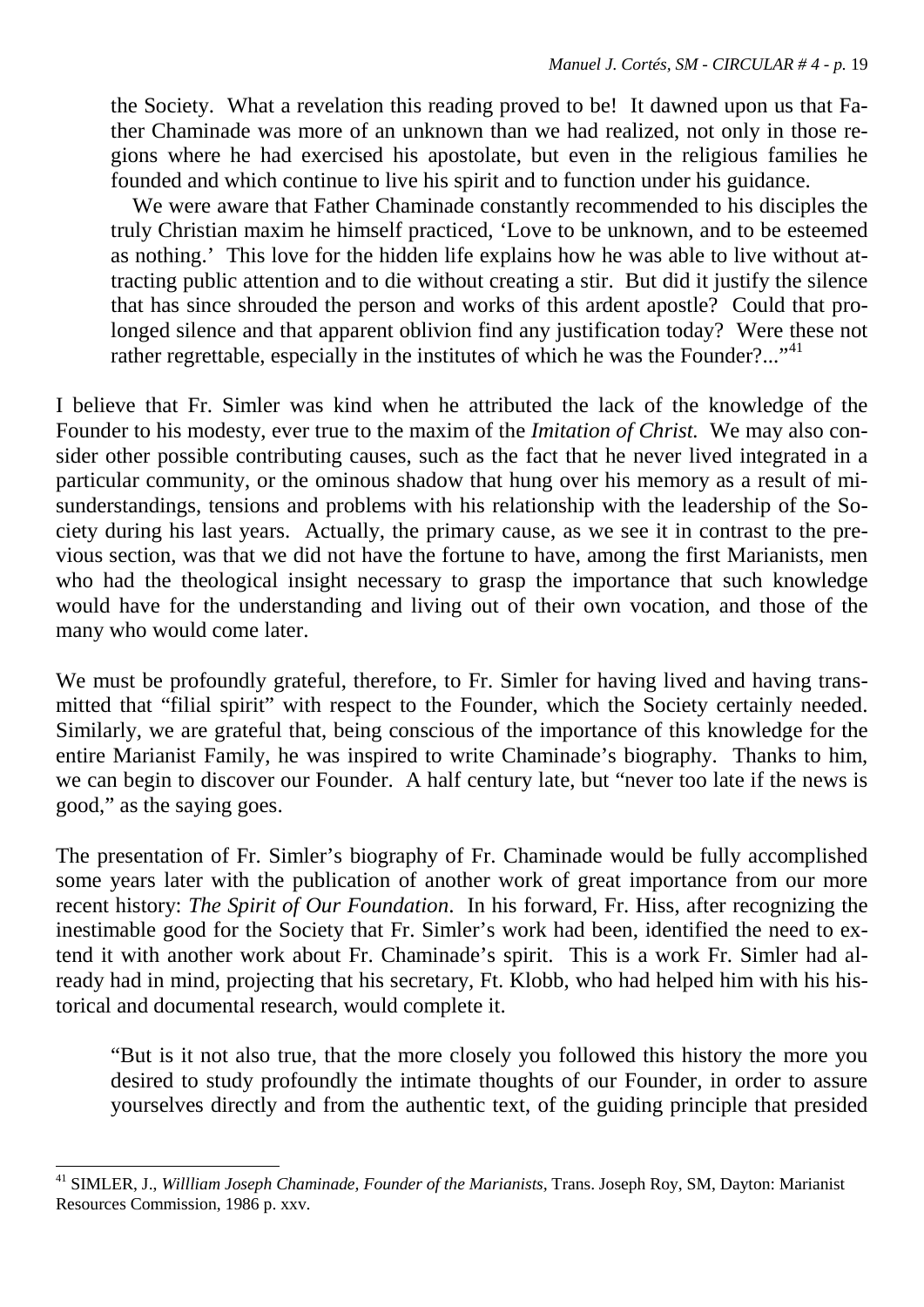at our birth, and of the manner in which the spirit, end, and organization of our works have been conceived and defined from the beginning?" $42$ 

And with the centenary of the Society on the horizon, he wondered:

"Would it be too early to think of that now and to begin at once to prepare for the celebration of an event to us so memorable? And will not the best preparation be to redouble our ardor, to maintain and renew in our souls the *spirit of the foundation*? For it is to its cradle that a religious family must refer if it wishes to preserve in its entirety its full vitality, its distinguishing spirit and the real perfection of its institution. There it will find its Founder, that is to say, the man whom God has chosen to perform the work decreed by His providence and upon whom he has conferred the plenitude of all the gifts of nature and of grace necessary for such a mission."<sup>[43](#page-19-1)</sup>

It was this desire, to recapture the spirit of Father Chaminade and with it the soul of his foundations, which led the General Chapter of 1905 to decide to go ahead with the publication of *The Spirit of Our Foundation*, setting aside for later the publication of his letters. That spirit was contained in the vast documentation gathered and studied by Frs. Simler and Klobb. They attempted at that point to make this information known in some way. Thus, this work appeared in various stages. Its publication followed a systematic plan, in which they would treat the different aspects of our life and our apostolate by means of a selection of texts that would come from the Founder himself, or from the first followers, and could be considered "foundational."

*The Spirit of Our Foundation* had the virtue of being the first instrument that called upon the Society to search out an understanding of the inspiration and thought of the Founder. Finally, the brothers, and especially formators, had in their hands a work that developed the main axes constituting its charism. Nevertheless, for the purpose of furthering the study and reflection of the charism, it was insufficient. On the one hand, the foundational documents cited were just a few. On the other hand, they were chosen according to a predetermined plan. Although excellent as a first informative summary of our spirit, the Society could not be satisfied, therefore, with this publication. To advance knowledge of the charism and to reflect on it from different historical and cultural contexts, it was necessary to access all the documentation, not only part of it, and to do it, besides, according to rigorous scientific criteria.

There was a very important step in this direction with the publication of the *Letters of Fr. Chaminade.* These original texts, well contextualized, offer the possibility of direct access to the thinking and feelings of the Founder. They are, therefore, indispensable for getting to know him interiorly. There still remained, however, all of the other documents – those less circumstantial, more general – in which he poured out his vision of the project that the Lord had inspired, as well as the doctrinal and spiritual principles that animated it.

<span id="page-19-0"></span> $42$  SF I, p, y ff.

<span id="page-19-1"></span> $43$  ibid., p. ix.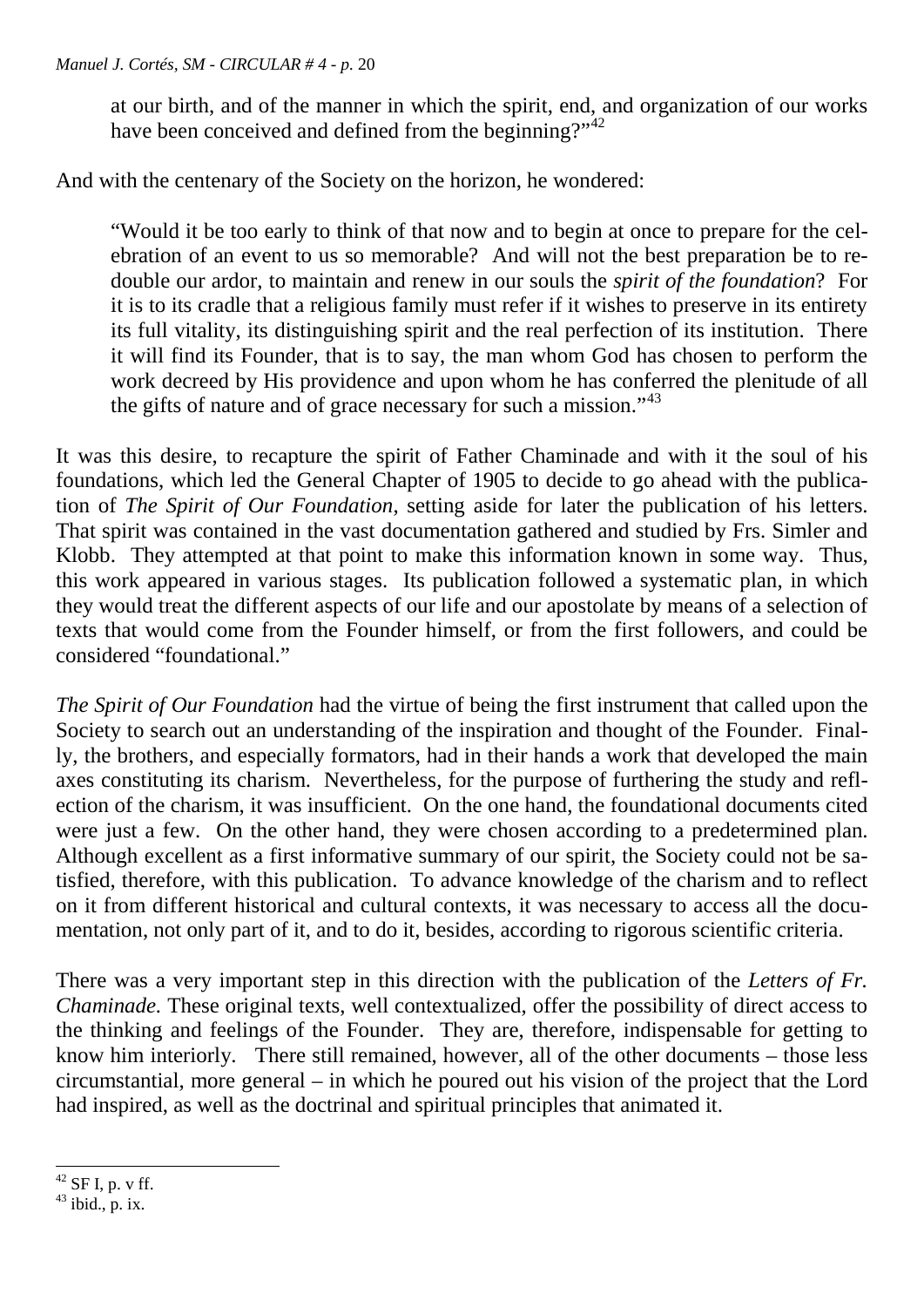Fortunately, since the mid-twentieth century, some of our brothers, encouraged by the example of their predecessors and a great love for the Founder, were filled with enthusiasm and commitment to the arduous task of bringing to light all that evidence, convinced of its importance in facing the future. Thanks to them, as we know, the life of Fr. Chaminade was investigated more deeply and a series of collections of the original documents published. These were carefully dated, described and annotated, including with indications, in many cases, of the sources that had inspired them.<sup>[44](#page-20-0)</sup> With regard to this, how can we fail to recognize, with great gratitude, the many contributions to the Marianist Family through the work of Fr. Jean-Baptiste Armbruster or Fr. Joseph Verrier, for example?

All this effort has finally been completed with the publication of *Écrits et Paroles*, whose seventh and final volume just came out this year. As I wrote in my epilogue to this monumental work, its publication "is invaluable for the entire Marianist Family. With it, and with the volumes containing the letters of Fr. Chaminade, we have, for the first time, the possibility of having, on any given desk, all of the known documents of the Founder which are contained in our General Archives. Until now, we could only find fragmentary publications… Now, we have available this resource, with critical commentary and careful contextualization, attractive, not only to read (which can be difficult at times as a result of some documents being only fragments), but for study. Both are needed. Henceforth, our reflections on the thought of the Founder have the kind of support necessary to be able to reach the depth and rigor they need, and which, at times, has been sorely missing for lack of precise references to the sources or the context. With the complete edition of *Écrits et Paroles* we now have a precise and precious instrument to help us avoid attributing to Fr. Chaminade what he did not say and allow us to better understand what he did say, and what he meant."<sup>[45](#page-20-1)</sup>

#### **3.3 Following the Path – The Challenge Ahead**

-

The fruits of this documentary work have appeared in the last fifty years. We have seen a series of monographs, some investigations, pamphlets, and studies about aspects of the Marianist charism, but very few go deep into the thought and the life of the Founder. Deepening our knowledge of him remains a work-in-progress for us. It is true that his life has become well-known in recent years, especially following his beatification. But, in general, we only know a little more than what we say. For most of us, knowledge of Fr. Chaminade continues to shrink to a few anecdotes about his life and a few ideas about his thought. These are sufficient to speak in general about him, but not enough to nourish our religious life as Marianists. We need to further deepen our knowledge of his life and thought. Throughout

<span id="page-20-0"></span><sup>44</sup> I refer here, as everyone knows, to the publications like *Notes for Instruction (*French and Spanish)*, Notes for Retreat* French and Spanish)*, Marianist Direction, Marian Writings, Writings on Mental Prayer. Writings on Faith,* etc., which have contributed so much in these last 50 years to our knowledge of the Chaminadian spirit.

<span id="page-20-1"></span><sup>&</sup>lt;sup>45</sup> Écrits et Paroles (EP), vol VII, p. 705 s. Note: This work is being translated into English by Fr. Joseph Stefanelli, SM, under the title: *The Chaminade Legacy.* So far volumes 1-3 have been published in Dayton by North American Center for Marianist Studies (2006, 2008, 2009).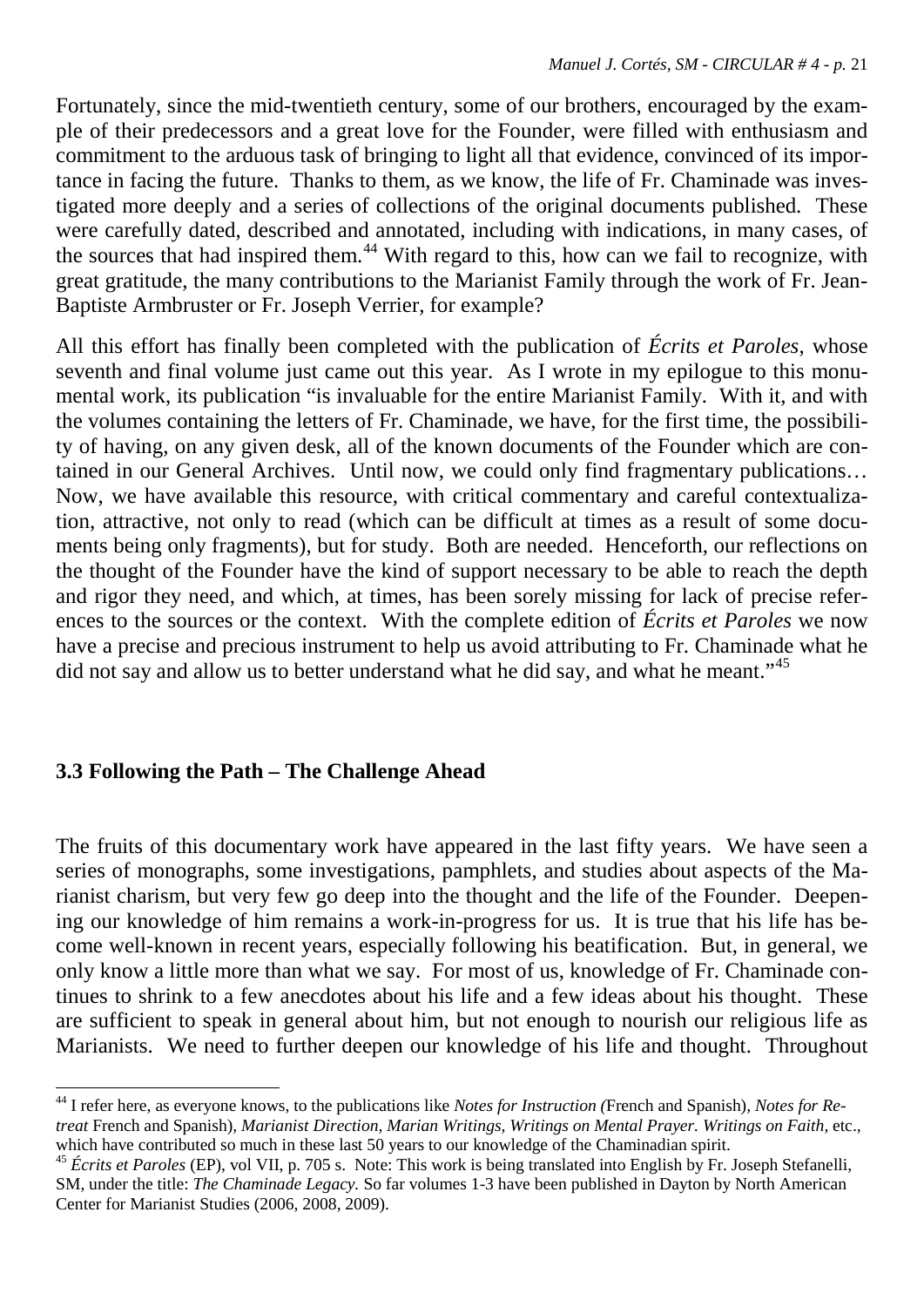the entire Marianist Family we need to vigorously enter into this study and this reflection. It is essential for us to be able to grasp ever more deeply his life and his fundamental intentions, with all of their implications for our spiritual and missionary life.

In order for the fruit of this effort to be genuine, we need to avoid various dangers which, in fact, we have not always avoided in what we have written or said in this regard. Too often we yield to the temptation of making a biased selection of the events of the life or words of the Founder, thus isolating them from the whole or taking them out of context, so as to better "please" our own thinking. Sometimes, unconsciously, we interpret from current presuppositions, completely anachronistic for him. It is important to keep in mind that it is one thing to update and put his thought in today's language, but it is quite another thing to interpret it as if it had sprung from our own historical context. It is not easy, as some would make it seem, to know what Fr. Chaminade would do, if he lived in our time. First we have to learn more about his time, and how he lived. If not, we succumb to the temptation to supplant him; to transform ourselves into founders in his stead, by stealing some loose idea with which to justify our own project.

To avoid these dangers, to not fall into superficiality and to guarantee a consistent tie with the thought of our Founder, we need to be attentive to the historical and documental rigor of our studies about him. Regarding documental rigor, we have no excuse. As we have seen, we now have all the means. But, as always, it can be difficult for some to submit to the required discipline due, unfortunately and in part, to ignorance of the original language. In regard to historical accuracy, however, we do not have many means to assure it. We are still lacking good studies on the specific context in which Fr. Chaminade educated, nourished and developed his life and mission. Nevertheless, it is important to know these things: he did not fall from heaven; he is the son of an era and of circumstances. These shortcomings, nevertheless, do nothing but encourage us further in our efforts to move forward and, as much as possible, continue studying his life and spirit with all seriousness and rigor.

Realizing, therefore, the long road that lies ahead, allow me to make a formal appeal to the whole Society in general, and to each Unit, in particular. In the first place, I ask you to exercise great care in the study of the Founder, especially in specifically Marianist formation programs as well as initial and ongoing formation. Secondly, in order to provide adequate staff for Marianist centers of formation and research, we need to have brothers engaged in earnest study of Fr. Chaminade and the charism, in order to continue and extend the work of those who, in turn, continued and extended the work of Fr. Klobb and Fr. Simler. We must promote this service to the Society among the young religious as well as engage some who might be "not-so-young" but whose contribution, through their knowledge, interest or skills, could be very valuable. Do not be afraid to "lose" these persons to other ministries. Without this service, it will be the very future of Marianist life and mission that we will lose. Do not forget that, given that this touches the future so intimately, this effort is, if anything, more necessary and urgent in the younger Units and new foundations, where our life and our mission must be incarnated within new realities with the assurance that this incarnation in no way diminishes the strength and maturity of its Marianist identity.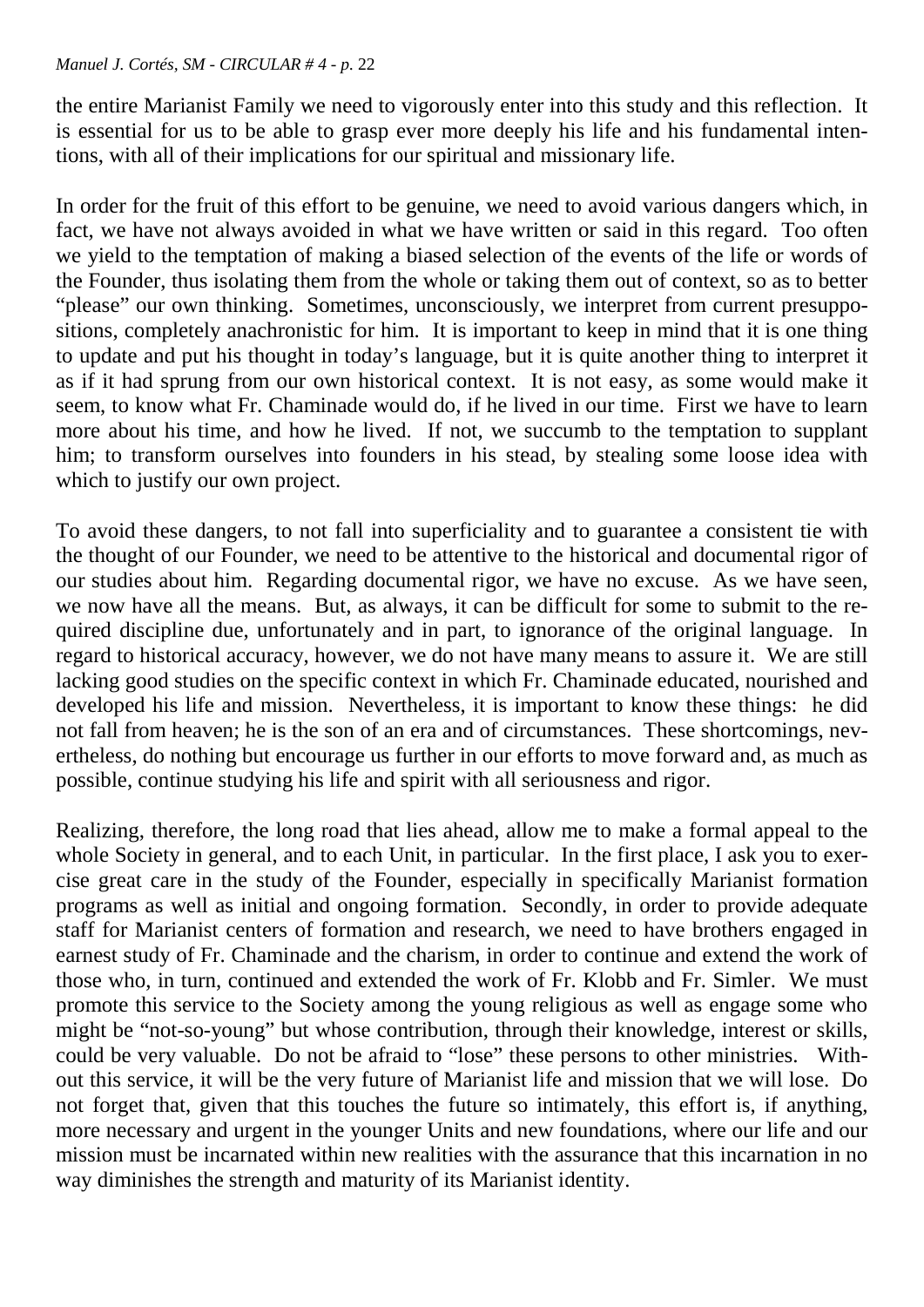\*\*\*\*\*\*\*\*\*\*\*\*

Before concluding, let me re-emphasize a fundamental principle so that everything may be properly understood and its consequences properly interpreted. I have spoken extensively about the Founder, but as I mentioned repeatedly throughout this circular, such knowledge is not sufficient unless it leads to appreciation and following. The ultimate goal of our interest in the person of the Founder is to identify with him, to live in harmony with him. The richness of his inspiration and his charism is, as stated above, in the holiness of his life. What this means, therefore, is that when we speak of the survival of the charism into the future, it means extending the history, not only the doctrine and missionary works of the Founder, but, above all, the holiness of his life. It means that by knowing him, we acquire his spirit. For us to respond, as the Lord wishes, to our Marianist vocation here and now, documents, plans and proposals are not enough. We, ourselves, need to become his eyes and his heart in our world: eyes that look and see like he looked and saw, hearts that feel as he did, allowing what touched his heart to touch ours, and to love what he loved.

So, to conclude, permit me to quote a passage from the book of Ecclesiastes. In his introduction to the section remembering and praising parents who preceded us on the path of faith, the sage affirms:

<span id="page-22-0"></span>

| "Some of them have left behind a name"                               |
|----------------------------------------------------------------------|
| and men recount their praiseworthy deeds;                            |
| But of others there is no memory, for when they ceased, they ceased. |
| And they are as though they had not lived,                           |
| they and their children after them.                                  |
| Yet these also were godly men whose virtues                          |
| have not been forgotten;                                             |
| Their wealth remains in their families, their heritage               |
| with their descendants;                                              |
| Through God's covenant with them their family endures,               |
| their posterity, for their sake.                                     |
| And for all time their progeny will endure,                          |
| their glory will never be blotted out;                               |
| Their bodies are peacefully laid away,                               |
| but their name lives on and on.                                      |
| At gatherings their wisdom is retold,                                |
| and the assembly proclaims their praise." <sup>46</sup>              |